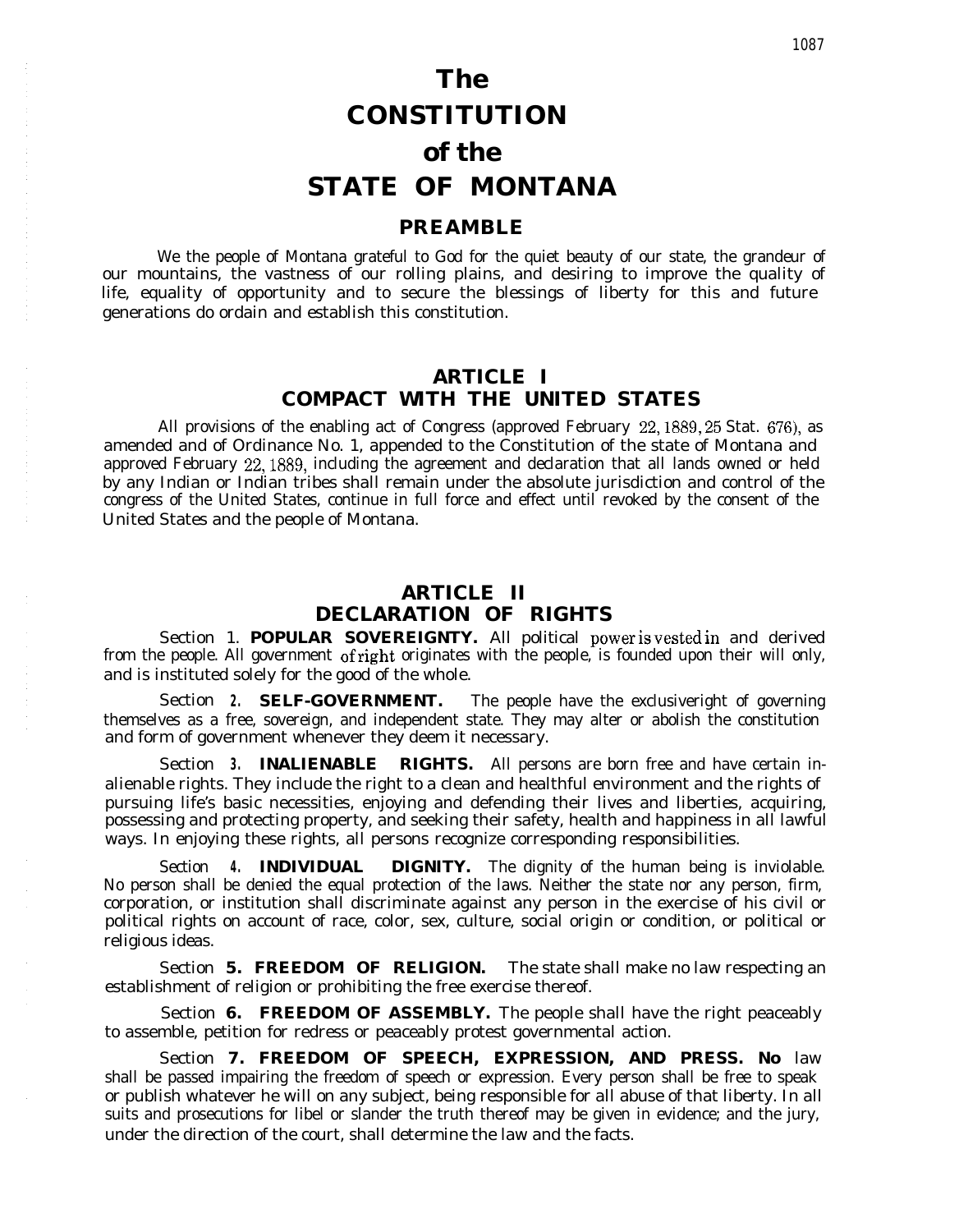Section 8. **RIGHT OF PARTICIPATION.** The public has the right to expect governmental agencies to afford such reasonable opportunity for citizen participation in the operation of the agencies prior to the final decision as may be provided by law.

Section 9. RIGHT TO KNOW. No person shall be deprived of the right to examine documents or to observe the deliberations of all public bodies or agencies of state government and its subdivisions, except in cases in which the demand of individual privacy clearly exceeds the merits of public disclosure.

Section 10. **RIGHT OF PRIVACY.** The right of individual privacy is essential to the well-being of a free society and shall not be infringed without the showing of a compelling state interest.

Section 11. **SEARCHES AND SEIZURES.** The people shall be secure in their persons, papers, homes and effects from unreasonable searches and seizures. No warrant to search any place, or seize any person or thing shall issue without describing the place to be searched or the person or thing to be seized, or without probable cause, supported by oath or affirmation reduced to writing.

Section 12. **RIGHT TO BEAR ARMS.** The right of any person to keep or bear arms in defense of his own home, person, and property, or in aid of the civil power when thereto legally summoned, shall not be called in question, but nothing herein contained shall be held to permit the carrying of concealed weapons.

Section 13. **RIGHT OF SUFFRAGE.** All elections shall be free and open, and no power, civil or military, shall at any time interfere to prevent the free exercise of the right of suffrage.

Section 14. **ADULT RIGHTS.** A person 18 years of age or older is an adult for all purposes.

Section 15. RIGHTS OF PERSONS NOT ADULTS. The rights of persons under 18 years of age shall include, but not be limited to, all the fundamental rights of this Article unless specifically precluded by laws which enhance the protection of such persons.

Section 16. **THE ADMINISTRATION OF JUSTICE.** Courts of justice shall be open to every person, and speedy remedy afforded for every injury of person, property, or character. No person shall be deprived of this full legal redress for injury incurred in employment for which another person may be liable except as to fellow employees and his immediate employer who hired him if such immediate employer provides coverage under the Workmen's Compensation Laws of this state. Right and justice shall be administered without sale, denial, or delay.

Section 17. DUE **PROCESS OF LAW.** No person shall be deprived of life, liberty, or property without due process of law.

Section 18. **STATE SUBJECT TO SUIT.** The state, counties, cities, towns, and all other local governmental entities shall have no immunity from suit for injury to a person or property. This provision shall apply only to causes of action arising after July 1, 1973.

Section 19. **HABEAS CORPUS.** The privilege of the writ of habeas corpus shall never be suspended.

Section 20. **INITIATION OF PROCEEDINGS.** (1) Criminal offenses within the jurisdiction of any court inferior to the district court shall be prosecuted by complaint. All criminal actions in district court, except those on appeal, shall be prosecuted either by information, after examination and commitment by a magistrate or after leave granted by the court, or by indictment without such examination, commitment or leave.

(2) A grand jury shall consist of eleven persons, of whom eight must concur to find an indictment. A grand jury shall be drawn and summoned only at the discretion and order of the district judge.

Section 21. **BAIL.** All persons shall be bailable by sufficient sureties, except for capital offenses, when the proof is evident or the presumption great.

Section 22. **EXCESSIVE SANCTIONS.** Excessive bail shall not be required, or excessive fines imposed, or cruel and unusual punishments inflicted,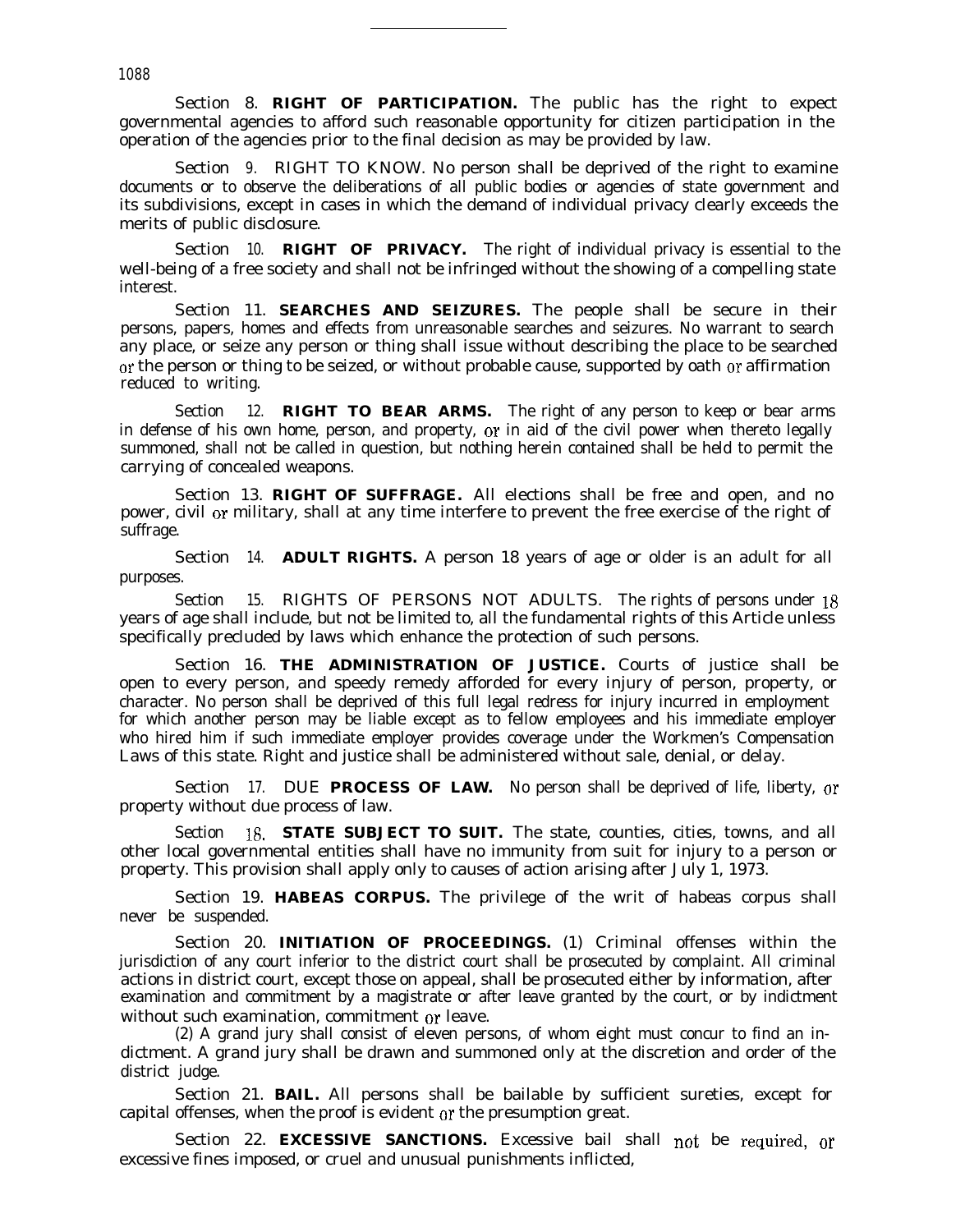Section 23. DETENTION. No person shall be imprisoned for the purpose of securing his testimony in any criminal proceeding longer than may be necessary in order to take his deposition. If he can give security for his appearance at the time of trial, he shall be discharged upon giving the same; if he cannot give security, his deposition shall be taken in the manner provided by law, and in the presence of the accused and his counsel, or without their presence, if they shall fail to attend the examination after reasonable notice of the time and place thereof.

Section 24. RIGHTS OF THE ACCUSED. In all criminal prosecutions the accused shall have the right to appear and defend in person and by counsel; to demand the nature and cause of the accusation; to meet the witnesses against him face to face; to have process to compel the attendance of witnesses in his behalf, and a speedy public trial by an impartial jury of the county or district in which the offense is alleged to have been committed, subject to the right of the state to have a change of venue for any of the causes for which the defendant may obtain the same.

Section 25. SELF-INCRIMINATION AND DOUBLE JEOPARDY. No person shall be compelled to testify against himself in a criminal proceeding. No person shall be again put in jeopardy for the same offense previously tried in any jurisdiction.

Section 26. TRIAL BY JURY. The right of trial by jury is secured to all and shall remain inviolate. But upon default of appearance or by consent of the parties expressed in such manner as the law may provide, all cases may be tried without a jury or before fewer than the number of jurors provided by law. In all civil actions, two-thirds of the jury may render a verdict, and a verdict so rendered shall have the same force and effect as if all had concurred therein. In all criminal actions, the verdict shall be unanimous.

Section 27. IMPRISONMENT FOR DEBT. No person shall be imprisoned for debt except in the manner provided by law, upon refusal to deliver up his estate for the benefit of his creditors, or in cases of tort, where there is strong presumption of fraud.

Section 28. RIGHTS OF THE CONVICTED. Laws for the punishment of crime shall be founded on the principles of prevention and reformation. Full rights are restored by termination of state supervision for any offense against the state.

Section 29. EMINENT DOMAIN. Private property shall not be taken or damaged for public use without just compensation to the full extent of the loss having been first made to  $\alpha r$ paid into court for the owner. In the event of litigation, just compensation shall include necessary expenses of litigation to be awarded by the court when the private property owner prevails.

Section 30. TREASON AND DESCENT OF ESTATES. Treason against the state shall consist only in levying war against it, or in adhering to its enemies, giving them aid and comfort; no person shall be convicted of treason except on the testimony of two witnesses to the same overt act, or on his confession in open court; no person shall be attainted of treason or felony by the legislature; no conviction shall cause the loss of property to the relatives or heirs of the convicted. The estates of suicides shall descend or vest as in cases of natural death.

Section 31. EX POST FACTO, OBLIGATION OF CONTRACTS, AND IRREVOCABLE PRIVILEGES. No ex post facto law nor any law impairing the obligation of contracts, 0<sup>t</sup> making any irrevocable grant of special privileges, franchises, or immunities, shall be passed by the legislature.

Section 32. CIVILIAN CONTROL OF THE MILITARY. The military shall always be in strict subordination to the civil power; no soldier shall in time of peace be quartered in any house without the consent of the owner, nor in time of war, except in the manner provided by law.

Section 33. IMPORTATION OF ARMED PERSONS. No armed person or persons or armed body of men shall be brought into this state for the preservation of the peace, or the suppression of domestic violence, except upon the application of the legislature, or of the governor when the legislature cannot be convened,

Section 34. UNENUMERATED RIGHTS. The enumeration in this constitution of certain rights shall not be construed to deny, impair, or disparage others retained by the people.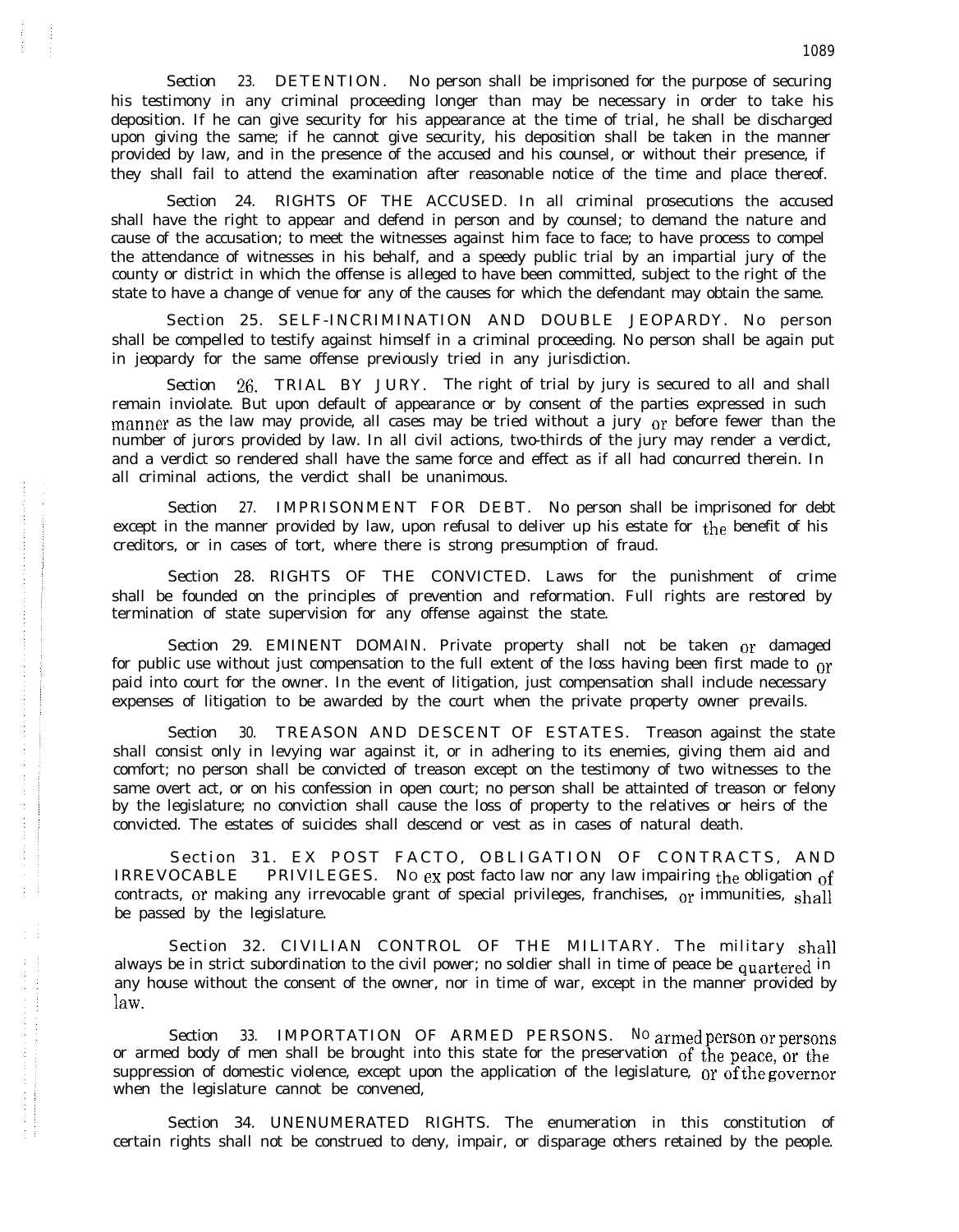Section 35. SERVICEMEN, SERVICEWOMEN, AND VETERANS. The people declare that Montana servicemen, servicewomen, and veterans may be given special

considerations determined by the legislature.

### **ARTICLE III GENERAL GOVERNMENT**

cmensions a

Section 1. SEPARATION OF POWERS. The power of the government of this state is divided into three distinct branches-legislative, executive, and judicial. No person or persons charged with the exercise of power properly belonging to one branch shall exercise any power properly belonging to either of the others, except as in this constitution expressly directed or permitted.

Section 2. CONTINUITY OF GOVERNMENT. The seat of government shall be in Helena, except during periods of emergency resulting from disasters or enemy attack. The legislature may enact laws to insure the continuity of government during a period of emergency without regard for other provisions of the constitution. They shall be effective only during the period of emergency that affects a particular office or governmental operation.

Section 3. OATH OF OFFICE. Members of the legislature and all executive, ministerial and judicial officers, shall take and subscribe the following oath or affirmation, before they enter upon the duties of their offices: "I do solemnly swear (or affirm) that I will support, protect and defend the constitution of the United States, and the constitution of the state of Montana, and that I will discharge the duties of my office with fidelity (so help me God)." No other oath, declaration, or test shall be required as a qualification for any office or public trust.

Section 4. INITIATIVE. (1) The people may enact laws by initiative on all matters except appropriations of money and local or special laws.

(2) Initiative petitions must contain the full text of the proposed measure, shall be signed by at least five percent of the qualified electors in each of at least one-third of the legislative representative districts and the total number of signers must be at least five percent of the total qualified electors of the state. Petitions shall be filed with the secretary of state at least three months prior to the election at which the measure will be voted upon.

(3) The sufficiency of the initiative petition shall not be questioned after the election is held.

Section 5. REFERENDUM. (1) The peoplemay approveorreject by referendum any act of the legislature except an appropriation of money. A referendum shall be held either upon order by the legislature or upon petition signed by at least five percent of the qualified electors in each of at least one-third of the legislative representative districts. The total number of signers must be at least five percent of the qualified electors of the state. A referendum petition shall be filed with the secretary of state no later than six months after adjournment of the legislature which passed the act.

(2) An act referred to the people is in effect until suspended by petitions signed by at least 15 percent of the qualified electors in a majority of the legislative representative districts. If so suspended the act shall become operative only after it is approved at an election, the result of which has been determined and declared as provided by law.

Section 6. ELECTIONS. The people shall vote on initiative and referendum measures at the general election unless the legislature orders a special election

Section 7. NUMBER OF ELECTORS. The number of qualified electors required in each legislative representative district and in the state shall be determined by the number of votes cast for the office of governor in the preceding general election.

Section 8. PROHIBITION. The provisions of this Article do not apply to CONSTITUTIONAL REVISION, Article XIV.

Section 9. GAMBLING. All forms of gambling, lotteries, and gift enterprises are prohibited.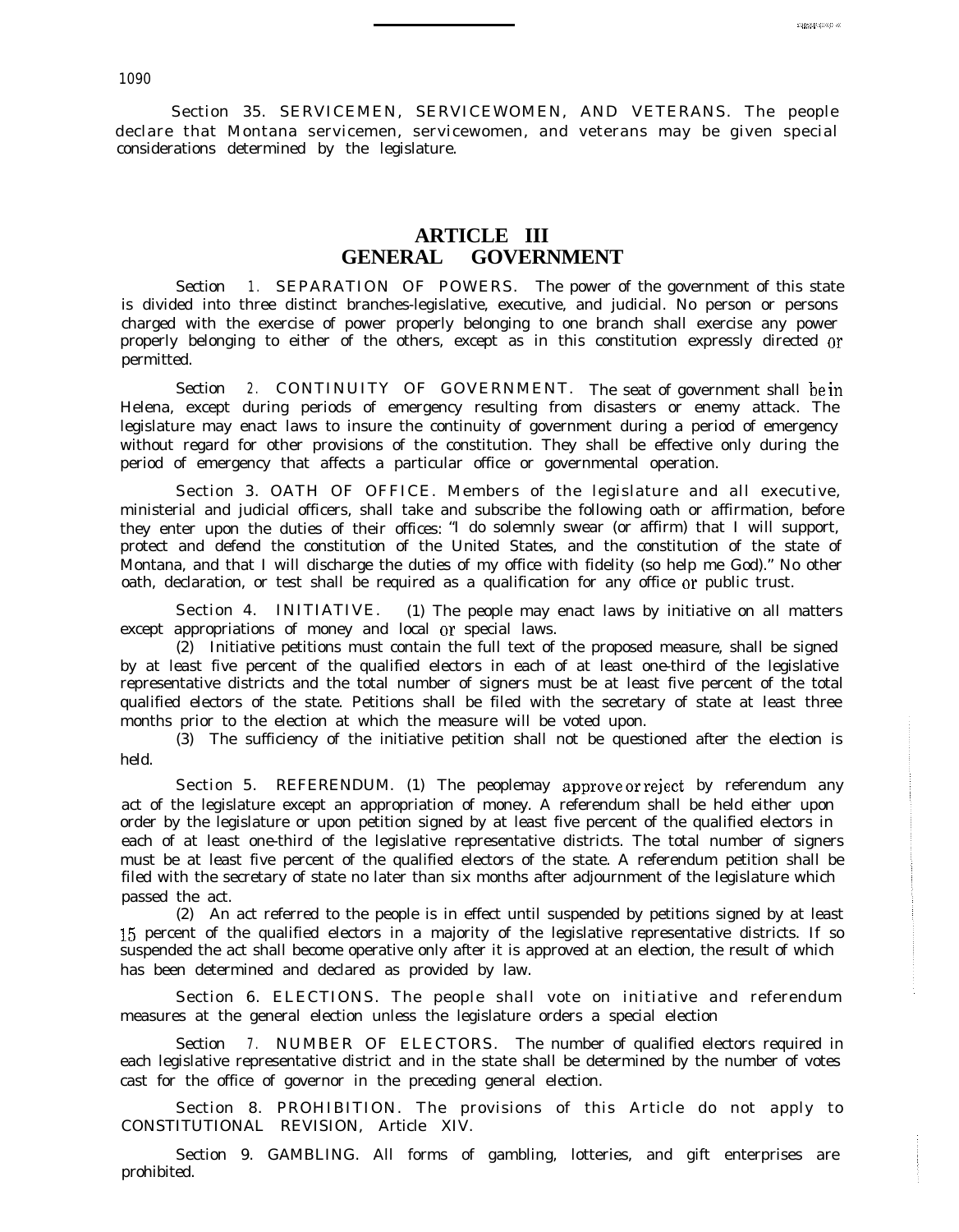#### **ARTICLE IV SUFFRAGE AND ELECTIONS**

Section 1. **BALLOT.** All elections by the people shall be by secret ballot.

Section **2 . QUALIFIED ELECTOR.** Any citizen of the United States 18 years of age or older who meets the registration and residence requirements provided by law is a qualified elector unless he is serving a sentence for a felony in a penal institution or is of unsound mind, as determined by a court.

Section **3. ELECTIONS.** The legislature shall provide by law the requirements for residence, registration, absentee voting, and administration of elections. It may provide for a system of poll booth registration, and shall insure the purity of elections and guard against abuses of the electoral process.

Section **4. ELIGIBILITY FOR PUBLIC OFFICE.** Any qualified elector is eligible to any public office except as otherwise provided in this constitution. The legislature may provide additional qualifications but no person convicted of a felony shall be eligible to hold office until his final discharge from state supervision.

Section **5. RESULT OF ELECTIONS.** In all elections held by the people, the person or persons receiving the largest number of votes shall be declared elected.

Section **6. PRIVILEGE FROM ARREST.** A qualified elector is privileged from arrest at polling places and in going to and returning therefrom, unless apprehended in the commission of a felony or a breach of the peace.

# **ARTICLE V THE LEGISLATURE**

Section 1. **POWER AND STRUCTURE.** The legislative power is vested in a legislature consisting of a senate and a house of representatives. The people reserve to themselves the powers of initiative and referendum.

Section 2. **SIZE.** The size of the legislature shall be provided by law, but the senate shall not have more than 50 or fewer than 40 members and the house shall not have more than 100 or fewer than 80 members.

Section **3. ELECTION AND TERMS.** A member of the house of representatives shall be elected for a term of two years and a member of the senate for a term of four years each to begin on a date provided by law. One-half of the senators shall be elected every two years.

Section **4. QUALIFICATIONS.** A candidate for the legislature shall be a resident of the state for at least one year next preceding the general election. For six months next preceding the general election, he shall be a resident of the county if it contains one or more districts or of the district if it contains all or parts of more than one county.

Section **5. COMPENSATION.** Each member of the legislature shall receive compensation for his services and allowances provided by law. No legislature may fix its own compensation.

Section 6. **SESSIONS.** The legislature shall be a continuous body for two-year periods beginning when newly elected members take office. Any business, bill, or resolution pending at adjournment of a session shall carry over with the same status to any other session of the legislature during the biennium. The legislature shall meet at least once a year in regular session of not more than 60 legislative days. Any legislature may increase the limit on the length of any subsequent session. The legislature may be convened in special sessions by the governor or at the written request of a majority of the members.

Section **7. VACANCIES.** A vacancy in the legislature shall be filled by special election for the unexpired term unless otherwise provided by law.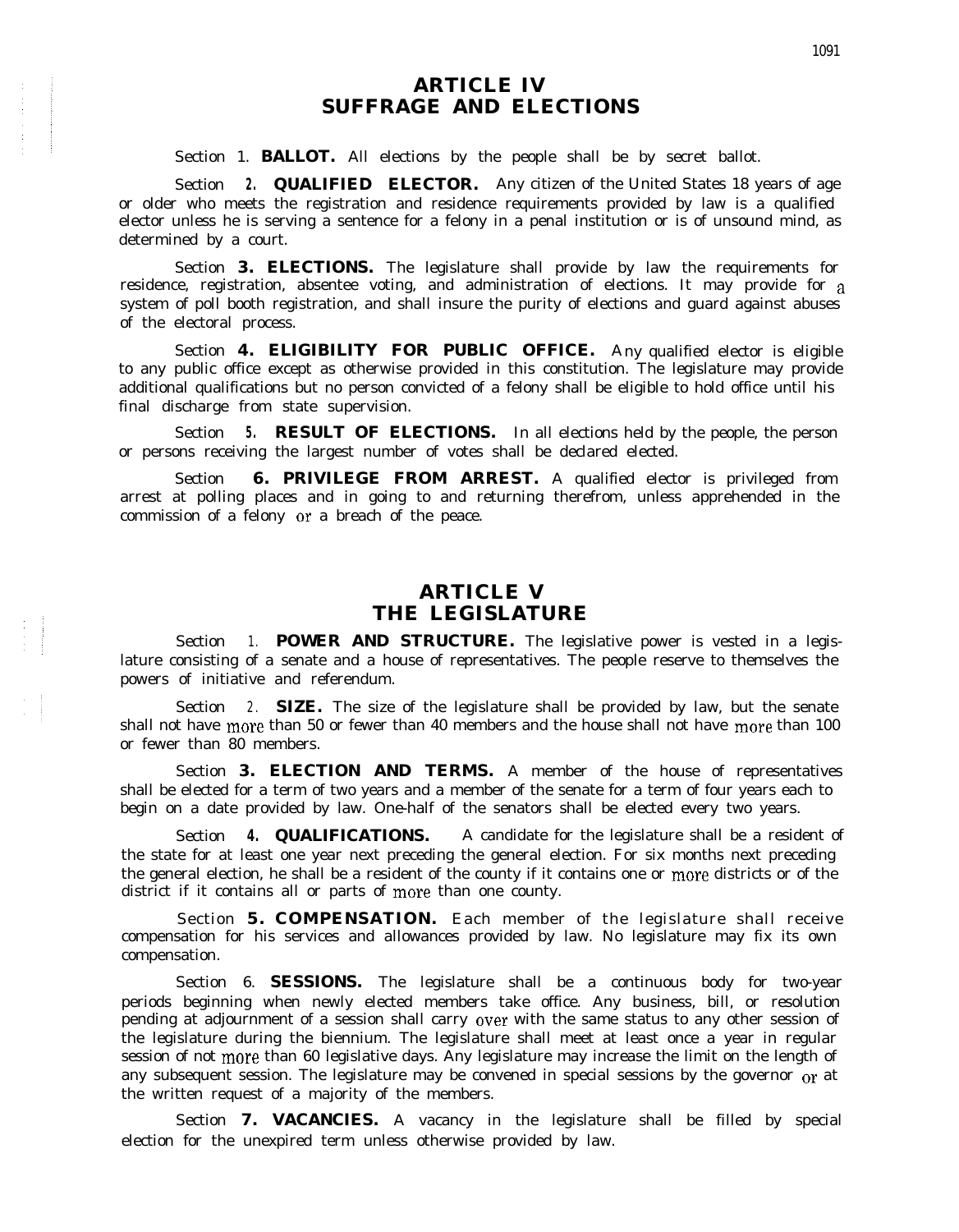Section **8. IMMUNITY.** A member of the legislature is privileged from arrest during attendance at sessions of the legislature and in going to and returning therefrom, unless apprehended in the commission of a felony or a breach of the peace. He shall not be questioned in any other place for any speech or debate in the legislature.

Section **9. DISQUALIFICATION.** No member of the legislature shall, during the term for which he shall have been elected, be appointed to any civil office under the state; and no member of congress, or other person holding an office (except notary public, or the militia) under the United States or this state, shall be a member of the legislature during his continuance in office.

Section 10. **ORGANIZATION AND PROCEDURE.** (1) Each house shall judge the election and qualifications of its members. It may by law vest in the courts the power to try and determine contested elections. Each house shall choose its officers from among its members, keep a journal, and make rules for its proceedings. Each house may expel or punish a member for good cause shown with the concurrence of two-thirds of all its members.

(2) A majority of each house constitutes a quorum. A smaller number may adjourn from day to day and compel attendance of absent members.

(3) The sessions of the legislature and of the committee of the whole, all committee meetings, and all hearings shall be open to the public.

(4) The legislature may establish a legislative council and other interim committees. The legislature shall establish a legislative post-audit committee which shall supervise post-auditing duties provided by law.

(5) Neither house shall, without the consent of the other, adjourn or recess for more than three days or to any place other than that in which the two houses are sitting.

Section 11. **BILLS.** (1) A law shall be passed by bill which shall not be so altered or amended on its passage through the legislature as to change its original purpose. No bill shall become law except by a vote of the majority of all members present and voting.

(2) Every vote of each member of the legislature on each substantive question in the legisislature, in any committee, or in committee of the whole shall be recorded and made public. On final passage, the vote shall be taken by ayes and noes and the names entered on the journal.

(3) Each bill, except general appropriation bills and bills for the codification and general revision of the laws, shall contain only one subject, clearly expressed in its title. If any subject is embraced in any act and is not expressed in the title, only so much of the act not so expressed is void.

(4) A general appropriation bill shall contain only appropriations for the ordinary expenses of the legislative, executive, and judicial branches, for interest on the public debt, and for public schools. Every other appropriation shall be made by a separate bill, containing but one subject.

(5) No appropriation shall be made for religious, charitable, industrial, educational, or benevolent purposes to any private individual, private association, or private corporation not under control of the state.

(6) A law may be challenged on the ground of noncompliance with this section only within two years after its effective date.

Section 12. **LOCAL AND SPECIAL LEGISLATION.** The legislature shall not pass a special or local act when a general act is, or can be made, applicable.

Section 13. **IMPEACHMENT.** (1) The governor, executive officers, heads of state departments, judicial officers, and such other officers as may be provided by law are subject to impeachment, and upon conviction shall be removed from office. Other proceedings for removal from public office for cause may be provided by law.

(2) The legislature shall provide for the manner, procedure, and causes for impeachment and may select the senate as tribunal.

(3) Impeachment shall be brought only by a two-thirds vote of the house. The tribunal hearing the charges shall convict only by a vote of two-thirds or more of its members.

(4) Conviction shall extend only to removal from office, but the party, whether convicted or acquitted, shall also be liable to prosecution according to law.

Section 14. **DISTRICTING AND APPORTIONMENT.** (1) The state shall be divided into as many districts as there are members of the house, and each district shall elect one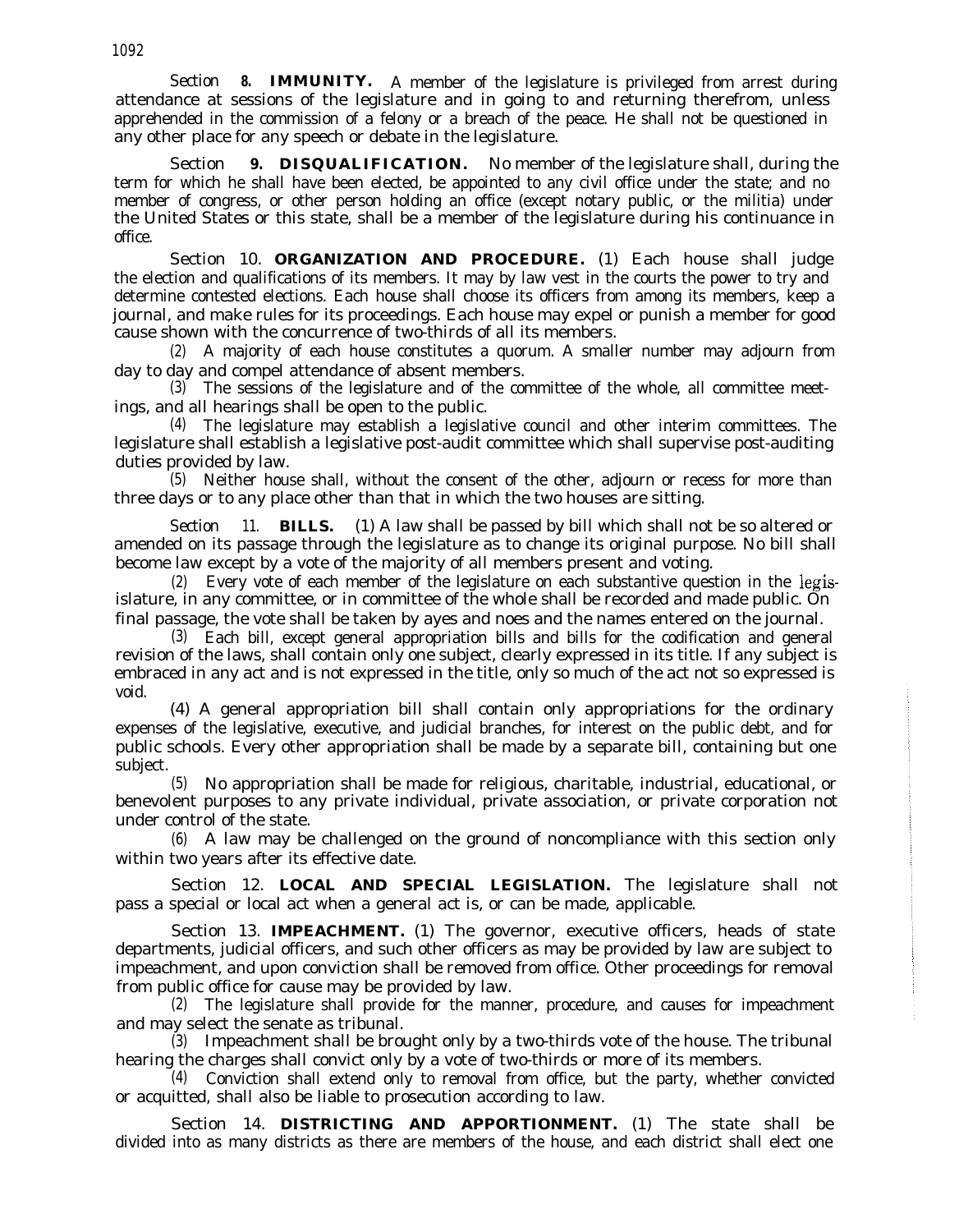representative. Each senate district shall be composed of two adjoining house districts, and shall elect one senator. Each district shall consist of compact and contiguous territory. All districts shall be as nearly equal in population as is practicable.

(2) In the legislative session following ratification of this constitution and thereafter in each session preceding each federal population census, a commission of five citizens, none of whom may be public officials, shall be selected to prepare a plan for redistricting and reapportioning the state into legislative and congressional districts. The majority and minority leaders of each house shall each designate one commissioner. Within 20 days after their designation, the four commissioners shall select the fifth member, who shall serve as chairman of the commission. If the four members fail to select the fifth member within the time prescribed, a majority of the supreme court shall select him.

(3) The commission shall submit its plan to the legislature at the first regular session after its appointment or after the census figures are available. Within 30 days after submission, the legislature shall return the plan to the commission with its recommendations. Within 30 days thereafter, the commission shall file its final plan with the secretary of state and it shall become law. The commission is then dissolved.

### **ARTICLE VI THE EXECUTIVE**

Section **1. OFFICERS.** (1) The executive branch includes a governor, lieutenant governor, secretary of state, attorney general, superintendent of public instruction, and auditor.

(2) Each holds office for a term of four years which begins on the first Monday of January next succeeding election, and until a successor is elected and qualified.

(3) Each shall reside at the seat of government, there keep the public records of his office, and perform such other duties as are provided in this constitution and by law.

Section 2. **ELECTION.** (1) The governor, lieutenant governor, secretary of state, attorney general, superintendent of public instruction, and auditor shall be elected by the qualified electors at a general election provided by law.

(2) Each candidate for governor shall file jointly with a candidate for lieutenant governor in primary elections, or so otherwise comply with nomination procedures provided by law that the offices of governor and lieutenant governor are voted upon together in primary and general elections.

Section **3. QUALIFICATIONS.** (1) No person shall be eligible to the office of governor, lieutenant governor, secretary of state, attorney general, superintendent of public instruction, or auditor unless he is 25 years of age or older at the time of his election. In addition, each shall be a citizen of the United States who has resided within the state two years next preceding his election.

(2) Any person with the foregoing qualifications is eligible to the office of attorney general if an attorney in good standing admitted to practice law in Montana who has engaged in the active practice thereof for at least five years before election.

(3) The superintendent of public instruction shall have such educational qualifications as are provided by law.

Section 4. **DUTIES.** (1) The executive power is vested in the governor who shall see that the laws are faithfully executed. He shall have such other duties as are provided in this constitution and by law.

(2) The lieutenant governor shall perform the duties provided by law and those delegated to him by the governor. No power specifically vested in the governor by this constitution may be delegated to the lieutenant governor.

(3) The secretary of state shall maintainofficialrecords ofthe executive branch and of the acts of the legislature, as provided by law. He shall keep the great seal of the state of Montana and perform any other duties provided by law.

(4) The attorney general is the legal officer of the state and shall have the duties and powers provided by law.

(5) The superintendent of public instruction and the auditor shall have such duties as are provided by law.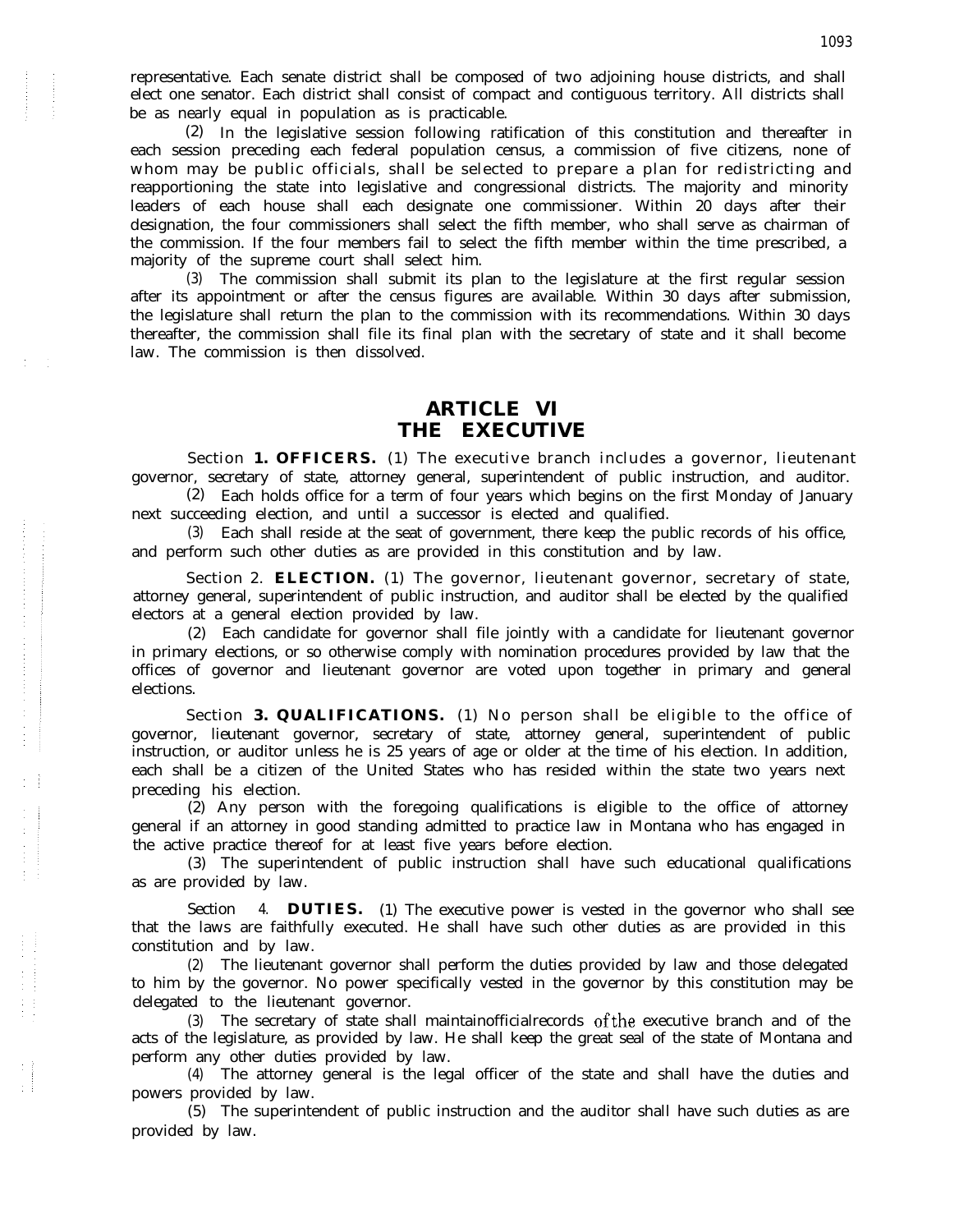Section 5. **COMPENSATION.** (1) Officers of the executive branch shall receive salaries provided by law.

(2) During his term, no elected officer of the executive branch may hold another public office or receive compensation for services from any other governmental agency. He may be a candidate for any public office during his term.

Section 6. **VACANCY IN OFFICE.** (1) If the office of lieutenant governor becomes vacant by his succession to the office of governor, or by his death, resignation, or disability as determined by law, the governor shall appoint a qualified person to serve in that office for the remainder of the term. If both the elected governor and the elected lieutenant governor become unable to serve in the office of governor, succession to the respective offices shall be as provided by law for the period until the next general election. Then, a governor and lieutenant governor shall be elected to fill the remainder of the original term.

(2) If the office of secretary of state, attorney general, auditor, or superintendent of public instruction becomes vacant by death, resignation, or disability as determined by law, the governor shall appoint a qualified person to serve in that office until the next general election and until a successor is elected and qualified. The person elected to fill a vacancy shallhold the office until the expiration of the term for which his predecessor was elected.

Section 7. 20 **DEPARTMENTS.** All executive and administrative offices, boards, bureaus, commissions, agencies and instrumentalities of the executive branch (except for the office of governor, lieutenant governor, secretary of state, attorney general, superintendent of public instruction, and auditor) and their respective functions, powers, and duties, shall be allocated by law among not more than 20 principal departments so as to provide an orderly arrangement in the administrative organization of state government. Temporary commissions may be established by law and need not be allocated within a department,

Section 8. **APPOINTING POWER.** (1) The departments provided for in section 7 shall be under the supervision of the governor. Except as otherwise provided in this constitution or by law, each department shall be headed by a single executive appointed by the governor subject to confirmation by the senate to hold office until the end of the governor's term unless sooner removed by the governor.

(2) The governor shall appoint, subject to confirmation by the senate, all officers provided for in this constitution or by law whose appointment or election is not otherwise provided for. They shall hold office until the end of the governor's term unless sooner removed by the governor.

(3) If a vacancy occurs in any such office when the legislature is not in session, the governor shall appoint a qualified person to discharge the duties thereof until the office is filled by appointment and confirmation.

(4) A person not confirmed by the senate for an office shall not, except at its request, be nominated again for that office at the same session, or be appointed to that office when the legislature is not in session.

Section 9. **BUDGET AND MESSAGES.** The governor shall at the beginnning of each legislative session, and may at other times, give the legislature information and recommend measures he considers necessary. The governor shall submit to the legislature at a time fixed by law, a budget for the ensuing fiscal period setting forth in detail for all operating funds the proposed expenditures and estimated revenue of the state.

Section 10. **VETO POWER.** (1) Each bill passed by the legislature, except bills proposing amendments to the Montana constitution, bills ratifying proposed amendments to the United States constitution, resolutions, and initiative and referendum measures, shall be submitted to the governor for his signature. Ifhe does not sign or veto the bill within five days after its delivery to him if the legislature is in session or within 25 days if the legislature is adjourned, it shall become law. The governor shall return a vetoed bill to the legislature with a statement of his reasons therefor.

(2) The governor may return any bill to the legislature with his recommendation for amendment. If the legislature passes the bill in accordance with the governor's recommendation, it shall again return the bill to the governor for his reconsideration. The governor shall not return a bill for amendment a second time.

(3) If after receipt of a veto message, two-thirds of the members present approve the bill, it shall become law.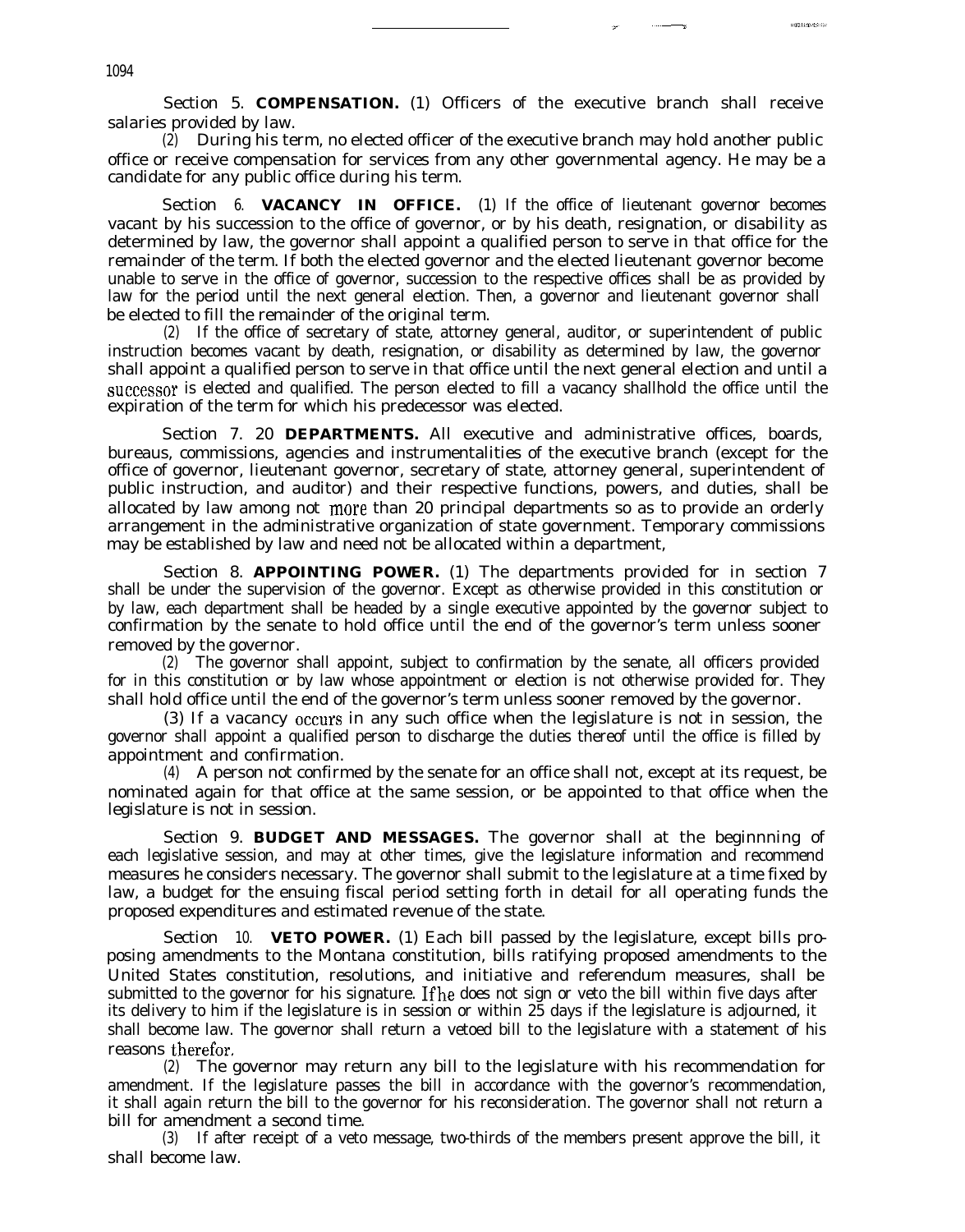(4) If the legislature is not in session when the governor vetoes a bill, he shall return the bill with his reasons therefor to the legislature as provided by law. The legislature may reconvene to reconsider any bill so vetoed.

(5) The governor may veto items in appropriation bills, and in such instances the procedure shall be the same as upon veto of an entire bill.

Section **11. SPECIAL SESSION.** Whenever the governor considers it in the public interest, he may convene the legislature.

Section 12. **PARDONS.** The governor may grant repreives, commutations and pardons, restore citizenship, and suspend and remit fines and forfeitures subject to procedures provided by law.

Section 13. **MILITIA.** (1) The governor is commander-in-chief of the militia forces of the state, except when they are in the actual service of the United States. He may call out any part or all of the forces to aid in the execution of the laws, suppress insurrection, repel invasion, or protect life and property in natural disasters.

(2) The militia forces shall consist of all able-bodied citizens of the state except those exempted by law.

Section 14. **SUCCESSION.** (1) If the governor-elect is disqualified or dies, the lieutenant governor-elect upon qualifying for the office shall become governor for the full term. If the governor-elect fails to assume office for any other reason, the lieutenant governor-elect upon qualifying as such shall serve as acting governor until the governor-elect is able to assume office, or until the office becomes vacant.

(2) The lieutenant governor shall serve as acting governor when so requested in writing by the governor. After the governor has been absent from the state for more than 45 consecutive days, the lieutenant governor shall serve as acting governor.

(3) He shall serve as acting governor when the governor is so disabled as to be unable to communicate to the lieutenant governor the fact of his inability to perform the duties of his office. The lieutenant governor shall continue to serve as acting governor until the governor is able to resume the duties of his office.

(4) Whenever, at any other time, the lieutenant governor and attorney general transmit to the legislature their written declaration that the governor is unable to discharge the powers and duties of his office, the legislature shall convene to determine whether he is able to do so.

(5) If the legislature, within 21 days after convening, determines by two-thirds vote of its members that the governor is unable to discharge the powers and duties of his office, the lieutenant governor shall serve as acting governor. Thereafter, when the governor transmits to the legislature his written declaration that no inability exists, he shall resume the powers and duties of his office within 15 days, unless the legislature determines otherwise by two-thirds vote of its members. If the legislature so determines, thelieutenantgovernorshall continue to serve as acting governor.

(6) If the office of governor becomes vacant by reason of death, resignation, or disqualification, the lieutenant governor shall become governor for the remainder of the term, except as provided in this constitution.

(7) Additional succession to fill vacancies shall be provided by law.

(8) When there is a vacancy in the office of governor, the successor shall be the governor. The acting governor shall have the powers and duties of the office of governor only for the period during which he serves.

Section **15. INFORMATION FOR GOVERNOR. (1)** The governor may require information in writing, under oath when required, from the officers of the executive branch upon any subject relating to the duties of their respective offices.

(2) He may require information in writing, under oath, from all officers and managers of state institutions.

(3) He may appoint a committee to investigate and report to him upon the condition of any executive office or state institution.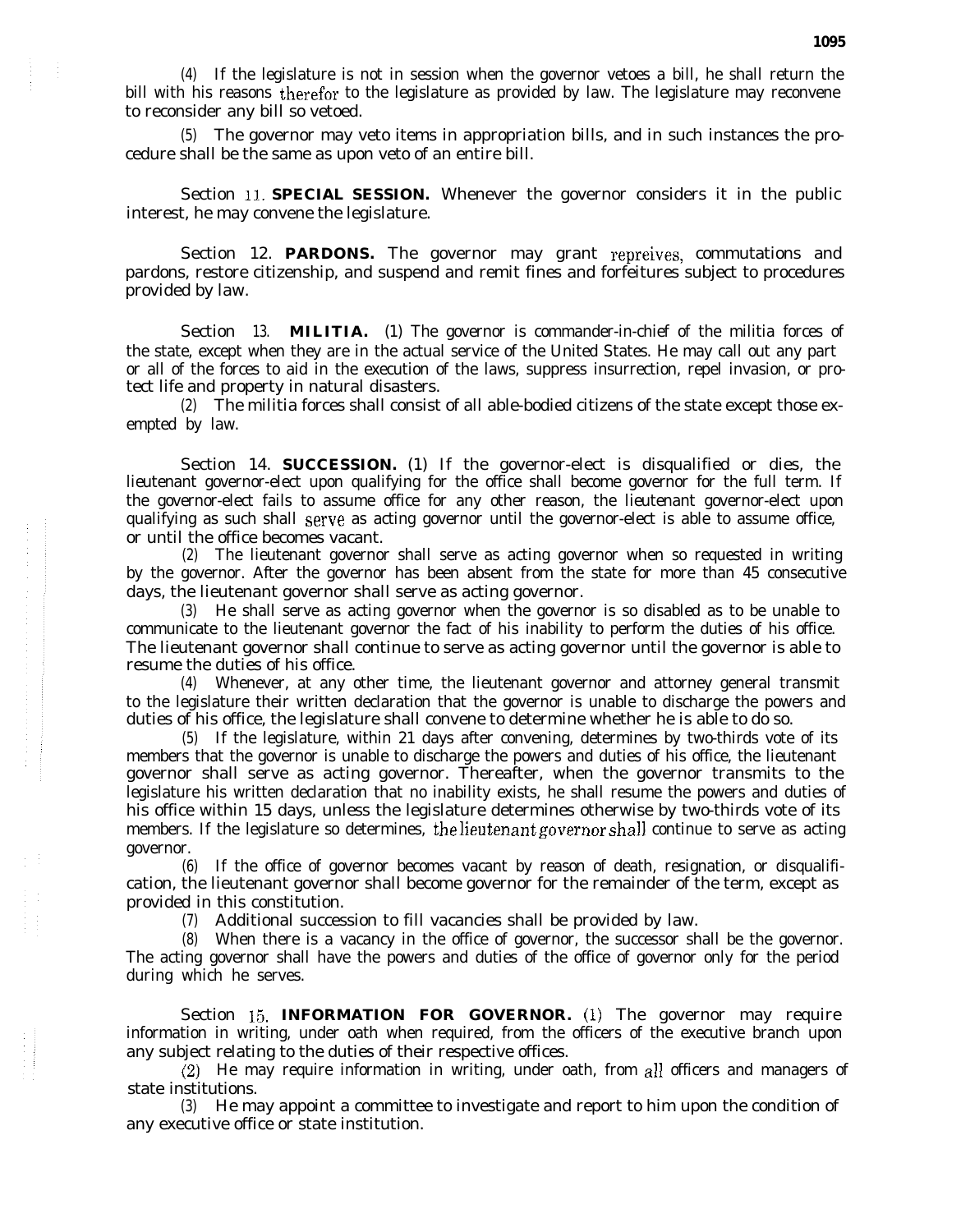Section **1. JUDICIAL POWER.** The judicial power of the state is vested in one supreme court, district courts, justice courts, and such other courts as may be provided by law.

Section 2. **SUPREME COURT JURISDICTION.** (1) The supreme court has appellate jurisdiction and may issue, hear, and determine writs appropriate thereto. It has original jurisdiction to issue, hear, and determine writs of habeas corpus and such other writs as may be provided by law.

(2) It has general supervisory control over all other courts.

(3) It may make rules governing appellate procedure, practice and procedure for all other courts, admission to the bar and the conduct of its members. Rules of procedure shall be subject to disapproval by the legislature in either of the two sessions following promulgation.

(4) Supreme court process shall extend to all parts of the state.

Section 3. **SUPREME COURT ORGANIZATION.** (1) The supreme court consists of one chief justice and four justices, but the legislature may increase the number of justices from four to six. A majority shall join in and pronounce decisions, which must be in writing.

(2) A district judge shall be substituted for the chief justice or a justice in the event of disqualification or disability, and the opinion of the district judge sitting with the supreme court shall have the same effect as an opinion of a justice.

Section 4. DISTRICT COURT JURISDICTION. (1) The district court has original jurisdiction in all criminal cases amounting to felony and all civil matters and cases at law and in equity. It may issue all writs appropriate to its jurisdiction. It shall have the power of naturalization and such additional jurisdiction as may be delegated by the laws of the United States or the state of Montana. Its process shall extend to all parts of the state,

(2) The district court shall hear appeals from inferior courts as trials anew unless otherwise provided by law. The legislature may provide for direct review by the district court of decisions of administrative agencies.

(3) Other courts may have jurisdiction of criminal cases not amounting to felony and such jurisdiction concurrent with that of the district court as may be provided by law.

Section 5. **JUSTICES OF THE PEACE.** (1) There shall be elected in each county at least one justice of the peace with qualifications, training, and monthly compensation provided by law. There shall be provided such facilities that they may perform their duties in dignified surroundings.

(2) Justice courts shall have such original jurisdiction as may be provided by law. They shall not have trial jurisdiction in any criminal case designated a felony except as examining courts.

(3) The legislature may provide for additional justices of the peace in each county.

Section 6. **JUDICIAL DISTRICTS.** (1) The legislature shall divide the state into judicial districts and provide for the number ofjudges in each district. Each district shall be formed of compact territory and be bounded by county lines.

(2) The legislature may change the number and boundaries of judicial districts and the number of judges in each district, but no change in boundaries or the number of districts or judges therein shall work a removal of any judge from office during the term for which he was elected or appointed.

(3) The chief justice may, upon request of the district judge, assign district judges and other judges for temporary service from one district to another, and from one county to another.

Section 7. **TERMS AND PAY.** (1) All justices and judges shall be paid as provided by law, but salaries shall not be diminished during terms of office.

(2) Terms of office shall be eight years for supreme court justices, six years for district court judges, four years for justices of the peace, and as provided by law for other judges.

Section **8. SELECTION.** (1) The governor shall nominate a replacement from nominees selected in the manner provided by law for any vacancy in the office of supreme court justice or district court judge. If the governor fails to nominate within thirty days after receipt of nominees, the chief justice or acting chief justice shall make the nomination. Each nomination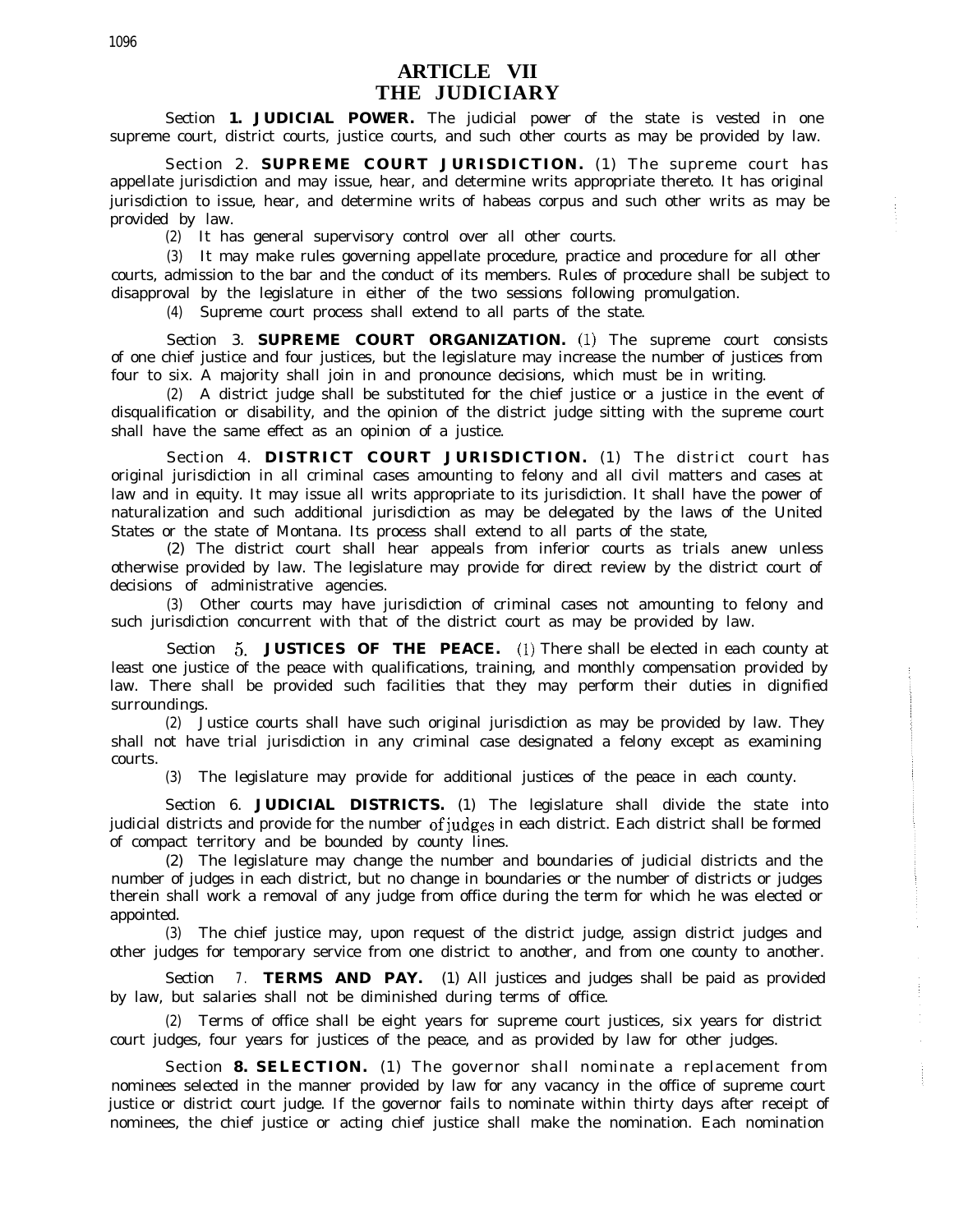shall be confirmed by the senate, but a nomination made while the senate is not in session shall be effective as an appointment until the end of the next session. If the nomination is not confirmed, the office shall be vacant and another selection and nomination shall be made.

 $(2)$  If, at the first election after senate confirmation, and at the election before each succeeding term of office, any candidate other than the incumbent justice or district judge files for election to that office, the name of the incumbent shall be placed on the ballot. If there is no election contest for the office, the name of the incumbent shall nevertheless be placed on the general election ballot to allow voters of the state or district to approve or reject him. If an incumbent is rejected, another selection and nomination shall be made.

(3) If an incumbent does not run, there shall be an election for the office.

Section **9. QUALIFICATIONS.** (1) A citizen of the United States who has resided in the state two years immediately before taking office is eligible to the office of supreme court justice or district court judge if admitted to the practice of law in Montana for at least five years prior to the date of appointment or election. Qualifications and methods of selection of judges of other courts shall be provided by law.

(2) No supreme court justice or district court judge shall solicit or receive compensation in any form whatever on account of his office, except salary and actual necessary travel expense.

(3) Except as otherwise provided in this constitution, no supreme court justice or district court judge shall practice law during his term of office, engage in any other employment for which salary or fee is paid, or hold office in a political party.

(4) Supreme court justices shall reside within the state. Every other judge shall reside during his term of office in the district, county, township, precinct, city or town in which he is elected or appointed.

Section 10. **FORFEITURE OF JUDICIAL POSITION.** Any holder of a judicial position forfeits that position by either filing for an elective public office other than a judicial position or absenting himself from the state for more than 60 consecutive days.

Section 11. **REMOVAL AND DISCIPLINE.** (1) The legislature shall create a judicial standards commission consisting of five persons and provide for the appointment thereto of two district judges, one attorney, and two citizens who are neither judges nor attorneys.

(2) The commission shall investigate complaints, make rules implementing this section, and keep its proceedings confidential. It may subpoena witnesses and documents.

(3) Upon recommendation of the commission, the supreme court may:

(a) Retire any justice or judge for disability that seriously interferes with the performance of his duties and is or may become permanent; or

(b) Censure, suspend, or remove any justice or judge for willful misconduct in office, willful and persistent failure to perform his duties, or habitual intemperance.

#### **ARTICLE VIII REVENUE AND FINANCE**

Section 1. **TAX PURPOSES.** Taxes shall be levied by general laws for public purposes.

Section 2. **TAX POWER INALIENABLE.** The power to tax shall never be surrendered, suspended, or contracted away.

Section 3. **PROPERTY TAX ADMINISTRATION.** The state shall appraise, assess, and equalize the valuation of all property which is to be taxed in the manner provided by law.

Section 4. **EQUAL VALUATION.** All taxing jurisdictions shall use the assessed valuation of property established by the state.

Section 5. **PROPERTY TAX EXEMPTIONS.** (1) The legislature may exempt from taxation:

(a) Property of the United States, the state, counties, cities, towns, school districts, municipal corporations, and public libraries, but any private interest in such property may be taxed separately.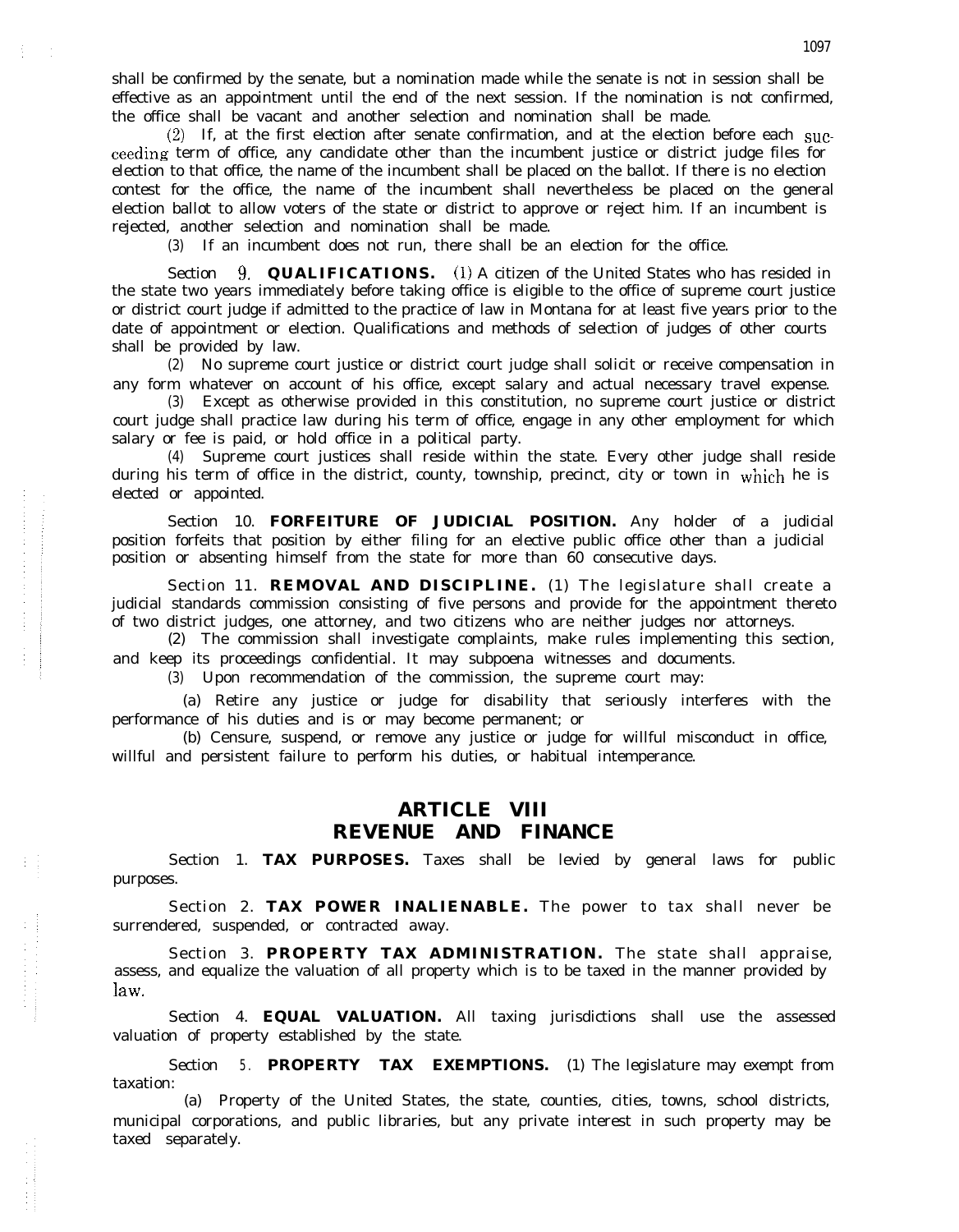(b) Institutions of purely public charity, hospitals and places of burial not used or held for private or corporate profit, places for actual religious worship, and property used exclusively for educational purposes.

(c) Any other classes of property.

(2) The legislature may authorize creation of special improvement districts forcapitalimprovements and the maintenance thereof. It may authorize the assessment of charges for such improvements and maintenance against tax exempt property directly benefited thereby.

Section **6. HIGHWAY REVENUE NON-DIVERSION.** (1) Revenue from gross vehicle weight fees and excise and license taxes (except general sales and use taxes) on gasoline, fuel, and other energy sources used to propel vehicles on public highways shall be used as authorized by the legislature, after deduction of statutory refunds and adjustments, solely for:

(a) Payment of obligations incurred for construction, reconstruction, repair, operation, and maintenance of public highways, streets, roads, and bridges.

(b) Payment of county, city, and town obligations on streets, roads, and bridges.

(c) Enforcement of highway safety, driver education, tourist promotion, and administrative collection costs.

(2) Such revenue may be appropriated for other purposes by a three-fifths vote of the members of each house of the legislature.

Section **7. TAX APPEALS.** The legislature shall provide independent appeal procedures for taxpayer grievances about appraisals, assessments, equalization, and taxes. The legislature shall include a review procedure at the local government unit level.

Section **8. STATE DEBT.** No state debt shall be created unless authorized by a twothirds vote of the members of each house of the legislature or a majority of the electors voting thereon. No state debt shall be created to cover deficits incurred because appropriations exceeded anticipated revenue.

Section **9. BALANCED BUDGET.** Appropriations by the legislature shall not exceed anticipated revenue.

Section 10. **LOCAL GOVERNMENT DEBT.** The legislature shall by law limit debts of counties, cities, towns, and all other local governmental entities.

Section 11. **USE OF LOAN PROCEEDS.** All money borrowed by or on behalf of the state or any county, city, town, or other local governmental entity shall be used only for purposes specified in the authorizing law.

Section 12. **STRICT ACCOUNTABILITY.** The legislature shall by law insure strict accountability of all revenue received and money spent by the state and counties, cities, towns, and all other local governmental entities.

Section 13. **INVESTMENT OF PUBLIC FUNDS.** (1) The legislature shall provide for a unified investment program for public funds and provide rules therefor, including supervision of investment of surplus funds of all counties, cities, towns, and other local governmental entities. Each fund forming a part of the unified investment program shall be separately identified. Except for monies contributed to retirement funds, no public funds shall be invested in private corporate capital stock. The investment program shall be audited at least annually and a report thereof submitted to the governor and legislature.

 $(2)$  The public school fund and the permanent funds of the Montana university system and all other state institutions of learning shall be safely and conservatively invested in:

(a) Public securities of the state, its subdivisions, local government units, and districts within the state, or

(b) Bonds of the United States or other securities fully guaranteed as to principal and interest by the United States, or

(c) Such other safe investments bearing a fixed rate of interest as may be provided by law.

Section **14. PROHIBITED PAYMENTS.** Except for interest on the public debt, no money shall be paid out of the treasury unless upon an appropriation made by law and a warrant drawn by the proper officer in pursuance thereof.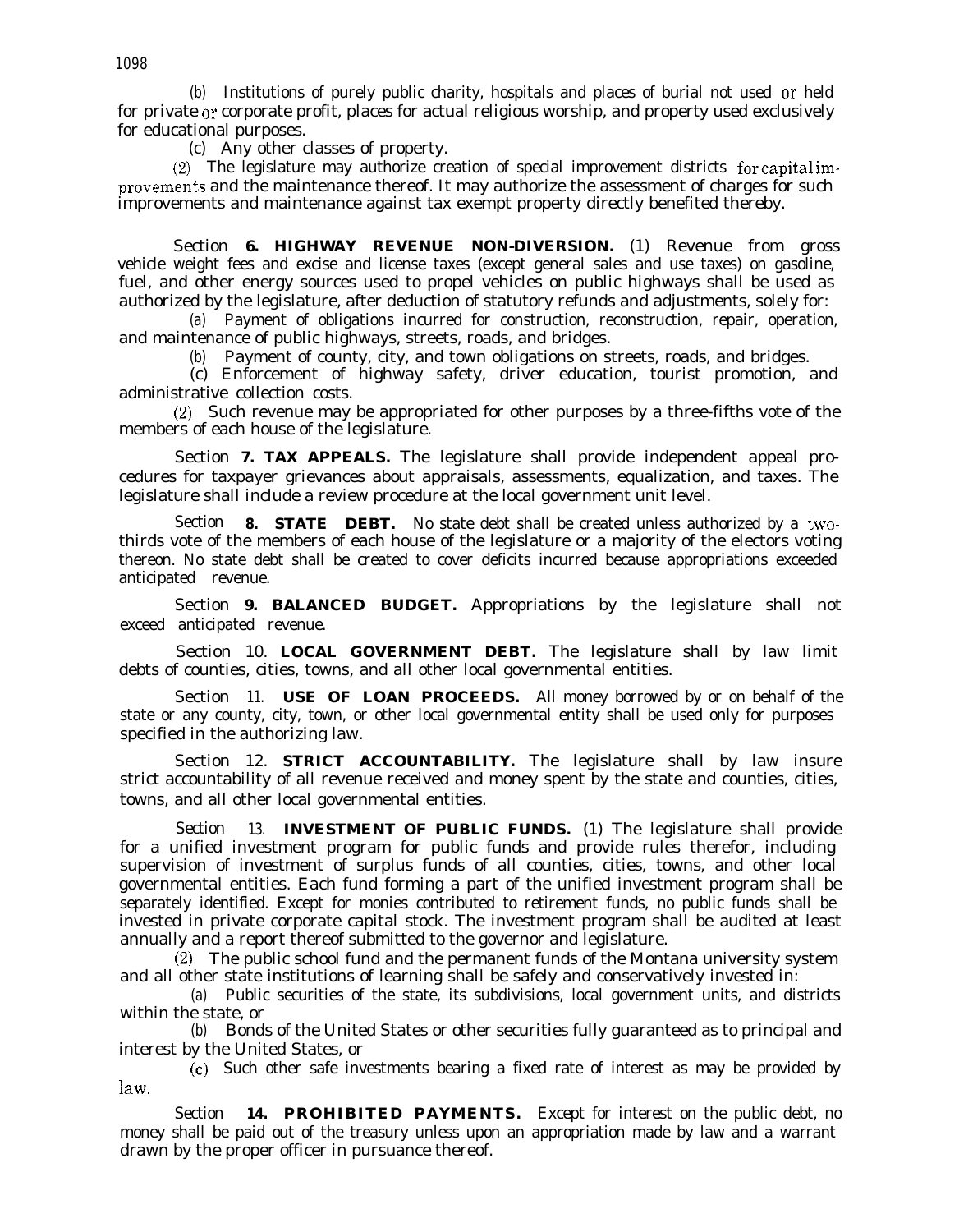# **ARTICLE IX ENVIRONMENT AND NATURAL RESOURCES**

Section 1. **PROTECTION AND IMPROVEMENT.** (1) The state and each person shall maintain and improve a clean and healthful environmentin Montana for present and future generations.

(2) The legislature shall provide for the administration and enforcement of this duty.

(3) The legislature shall provide adquateremedies for the protection of the environmental life support system from degradation and provide adequate remedies to prevent unreasonable depletion and degradation of natural resources.

Section **2. RECLAMATION.** All lands disturbed by the taking of natural resources shall be reclaimed. The legislature shall provide effective requirements and standards for the reclamation of lands disturbed.

Section 3. **WATER RIGHTS.** (1) All existing rights to the use of any waters for any useful or beneficial purpose are hereby recognized and confirmed.

(2) The use of all water that is now or may hereafter be appropriated for sale, rent, distribution, or other beneficial use, the right of way over the lands of others for all ditches, drains, flumes, canals, and aqueducts necessarily used in connection therewith, and the sites for reservoirs necessary for collecting and storing water shall be held to be a public use.

(3) All surface, underground, flood, and atmospheric waters within the boundaries of the state are the property of the state for the use of its people and are subject to appropriation for beneficial uses as provided by law.

(4) The legislature shall provide for the administration, control, and regulation of water rights and shall establish a system of centralized records, in addition to the present system of local records.

Section 4. **CULTURAL RESOURCES.** The legislature shall provide for the identification, acquisition, restoration, enhancement, preservation, and administration of scenic, historic, archeologic, scientific, cultural, and recreational areas, sites, records and objects, and for their use and enjoyment by the people.

### **ARTICLE X EDUCATION AND PUBLIC LANDS**

Section 1. **EDUCATIONAL GOALS AND DUTIES.** (1) It is the goal of the people to establish a system of education which will develop the full educational potential of each person. Equality of educational opportunity is guaranteed to each person of the state.

(2) The state recognizes the distinct and unique cultural heritage of the American Indians and is committed in its educational goals to the preservation of their cultural integrity.

(3) The legislature shall provide a basic system of free quality public elementary and secondary schools. The legislature may provide such other educational institutions, public libraries, and educational programs as it deems desirable. It shall fund and distribute in an equitable manner to the school districts the state's share of the cost of the basic elementary and secondary school system.

Section 2. **PUBLIC SCHOOL FUND.** The public school fund of the state shall consist of: (1) Proceeds from the school lands which have been or may hereafter be granted by the United States,

(2) Lands granted in lieu thereof,

τŧ

耳

(3) Lands given or granted by any person or corporation under any law or grant of the United States,

(4) All other grants of land or money made from the United States fox-general educational purposes or without special purpose,

(5) All interests in estates that escheat to the state,

(6) All unclaimed shares and dividends of any corporation incorporated in the state,

(7) All other grants, gifts, devises or bequests made to the state for general educational purposes.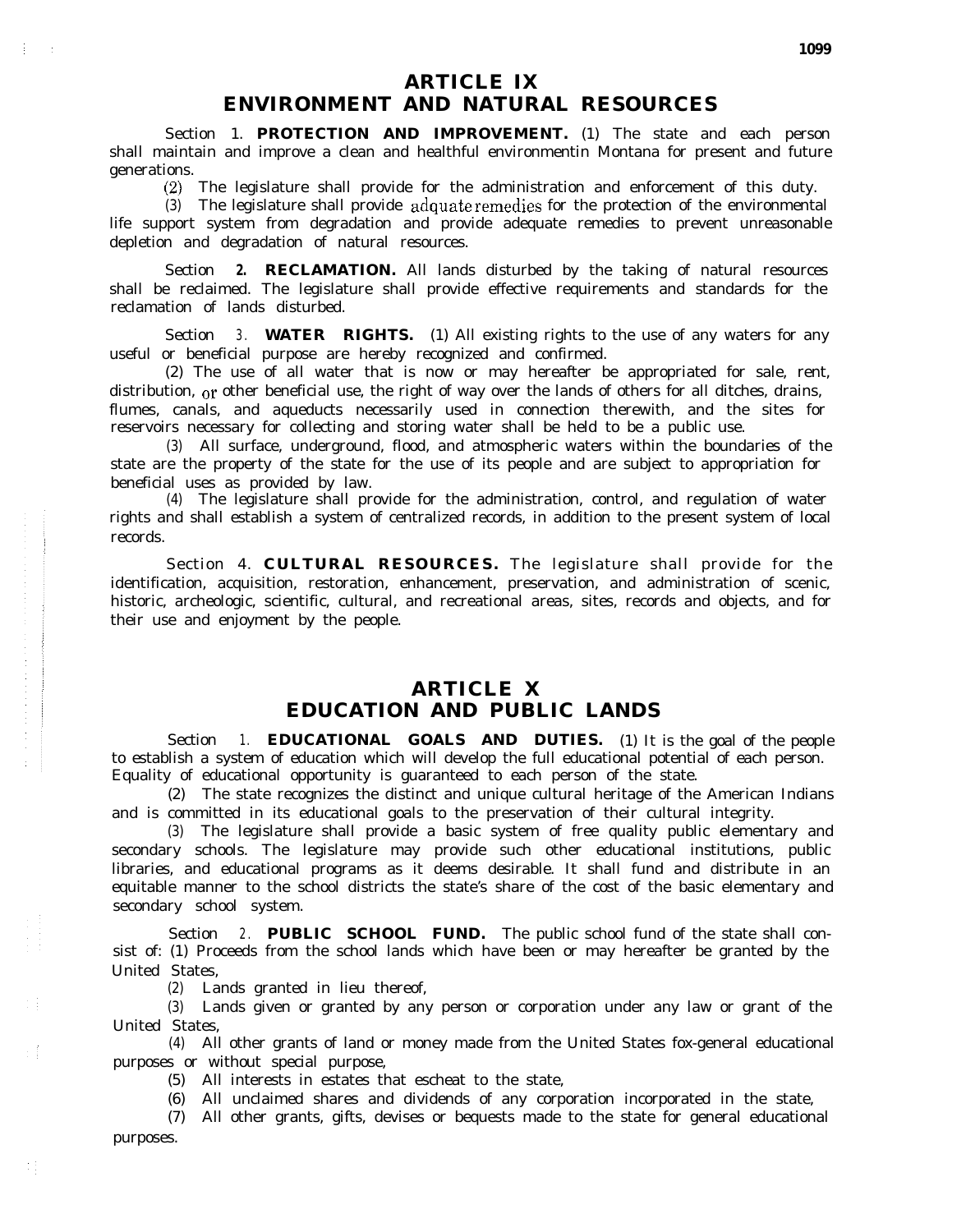Section **3. PUBLIC SCHOOL FUND INVIOLATE.** The public school fund shall forever remain inviolate, guaranteed by the state against loss or diversion.

Section 4. **BOARD OF LAND COMMISSIONERS.** The governor, superintendent of public instruction, auditor, secretary of state, and attorney general constitute the board of land commissioners. It has the authority to direct, control, lease, exchange, and sell school lands and lands which have been or may be granted for the support and benefit of the various state educational institutions, under such regulations and restrictions as may be provided by law.

Section 5. **PUBLIC SCHOOL FUND REVENUE.** (1) Ninety-five percent of all the interest received on the public school fund and ninety-five percent of all rent received from the leasing of school lands and all other income from the public school fund shall be equitably apportioned annually to public elementary and secondary school districts as provided by law.

(2) The remaining five percent of all interest received on the public school fund, and the remaining five percent of all rent received from the leasing of school lands and all other income from the public school fund shall annually be added to the public school fund and become and forever remain an inseparable and inviolable part thereof.

Section **6. AID PROHIBITED TO SECTARIAN SCHOOLS.** (1) The legislature, counties, cities, towns, school districts, and public corporations shall not make any direct or indirect appropriation or payment from any public fund or monies, or any grant of lands or other property for any sectarian purpose or to aid any church, school, academy, seminary, college, university, or other literary or scientific institution, controlled in whole or in part by any church, sect, or denomination.

(2) This section shall not apply to funds from federal sources provided to the state for the express purpose of distribution to non-public education.

Section 7. **NON-DISCRIMINATION IN EDUCATION.** No religious or partisan test or qualification shall be required of any teacher or student as a condition of admission into any public educational institution. Attendance shall not be required at any religious service. No sectarian tenets shall be advocated in any public educational institution of the state. No person shall be refused admission to any public educational institution on account of sex, race, creed, religion, political beliefs, or national origin.

Section 8. **SCHOOL DISTRICT TRUSTEES.** The supervision and control of schools in each school district shall be vested in a board of trustees to be elected as provided by law.

Section 9. **BOARDS OF EDUCATION.** (1) There is a state board of education composed of the board of regents of higher education and the board of public education. It is responsible for long-range planning, and for coordinating and evaluating policies and programs for the state's educational systems. It shall submit unified budget requests. A tie vote at any meeting may be broken by the governor, who is an ex officio member of each component board.

(2) (a) The government and control of the Montana university system is vested in a board of regents of higher education which shall have full power, responsibility, and authority to supervise, coordinate, manage and control the Montana university system and shall supervise and coordinate other public educational institutions assigned by law.

(b) The board consists of seven members appointed by the governor, and confirmed by the senate, to overlapping terms, as provided by law. The governor and superintendent of public instruction are ex officio non-voting members of the board.

(c) The board shall appoint a commissioner of higher education and prescribe his term and duties.

(d) The funds and appropriations under the control of the board of regents are subject to the same audit provisions as are all other state funds.

(3) (a) There is a board of public education to exercise general supervision over the public school system and such other public educational institutions as may be assigned by law. Other duties of the board shall be provided by law.

(b) The board consists of seven members appointed by the governor, and confirmed by the senate, to overlapping terms as provided by law. The governor, commissioner of higher education and state superintendent of public instruction shall be ex officio non-voting members of the board.

Section 10. **STATE UNIVERSITY FUNDS.** The funds of the Montana university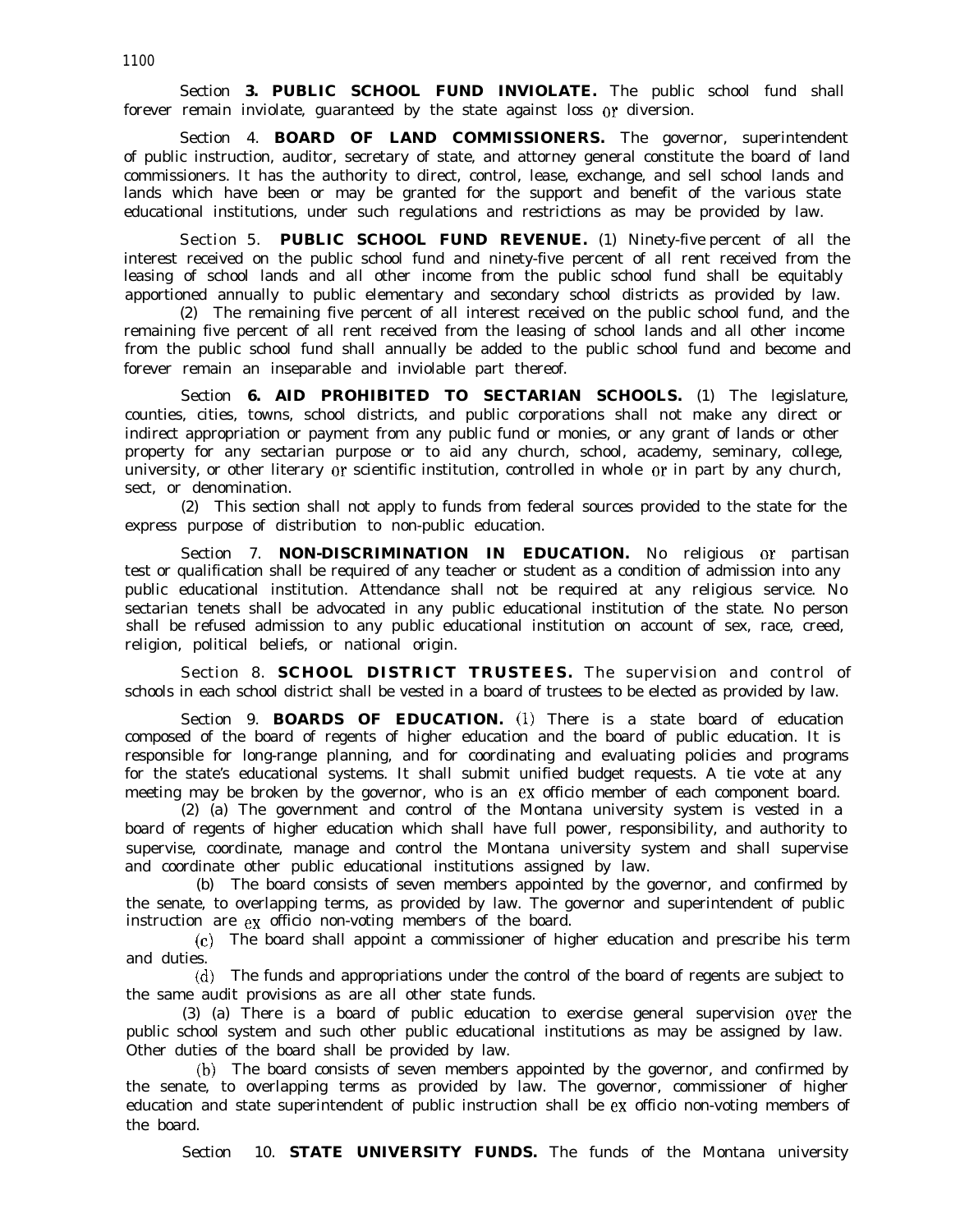system and of all other state institutions of learning, from whatever source accruing, shall forever remain inviolate and sacred to the purpose for which they were dedicated. The various funds shall be respectively invested under such regulations as may be provided by law, and shall be guaranteed by the state against loss or diversion. The interest from such invested funds, together with the rent from leased lands or properties, shall be devoted to the maintenance and perpetuation of the respective institutions.

Section 11. **PUBLIC LAND TRUST, DISPOSITION.** (1) All lands of the state that have been or may be granted by congress, or acquired by gift or grant or devise from any person or corporation, shall be public lands of the state. They shall be held in trust for the people, to be disposed of as hereafter provided, for the respective purposes for which they have been or may be granted, donated or devised.

(2) No such land or any estate or interest therein shall ever be disposed of except in pursuance of general laws providing for such disposition, or until the full market value of the estate or interest disposed of, to be ascertained in such manner as may be provided by law, has been paid or safely secured to the state.

(3) No land which the state holds by grant from the United States which prescribes the manner of disposal and minimum price shall be disposed of except in the manner and for at least the price prescribed without the consent of the United States.

(4) All public land shall be classified by the board of land commissionersin a manner provided by law. Any public land may be exchanged for other land, public or private, which is equal in value and, as closely as possible, equal in area.

## **ARTICLE XI LOCAL GOVERNMENT**

Section 1. **DEFINITION.** The term "local government units" includes, but is not limited to, counties and incorporated cities and towns. Other local government units may be established by law.

Section **2. COUNTIES.** The counties of the state are those that exist on the date of ratification of this constitution. No county boundary may be changed or county seat transferred until approved by a majority of those voting on the question in each county affected.

Section **3. FORMS OF GOVERNMENT.** (1) The legislature shall provide methods for governing local government units and procedures for incorporating, classifying, merging, consolidating, and dissolving such units, and altering their boundaries. The legislature shall provide such optional or alternative forms of government that each unit or combination of units may adopt, amend, or abandon an optional or alternative form by majority of those voting on the question.

(2) One optional form of county government includes, but is not limited to, the election of three county commissioners, a clerk and recorder, a clerk of district court, a county attorney, a sheriff, a treasurer, a surveyor, a county superintendent of schools, and assessor, a coroner, and a public administrator. The terms, qualifications, duties, and compensation of those offices shall be provided by law. The Board of county commissioners may consolidate two or'more such offices. The Boards of two or more counties may provide for a joint office and for the election of one official to perform the duties of any such office in those counties.

Section 4. **GENERAL POWERS.** (1) A local government unit without selfgovernment powers has the following general powers:

(a) An incorporated city or town has the powers of a municipal corporation and legislative, administrative, and other powers provided or implied by law.

(b) A county has legislative, administrative, and other powers provided or implied by law.

(c) Other local government units have powers provided by law.

(2) The powers of incorporated cities and towns and counties shallbeliberally construed.

Section 5. **SELF-GOVERNMENT CHARTERS.** (1) The legislature shall provide procedures permitting a local government unit or combination of units to frame, adopt, amend,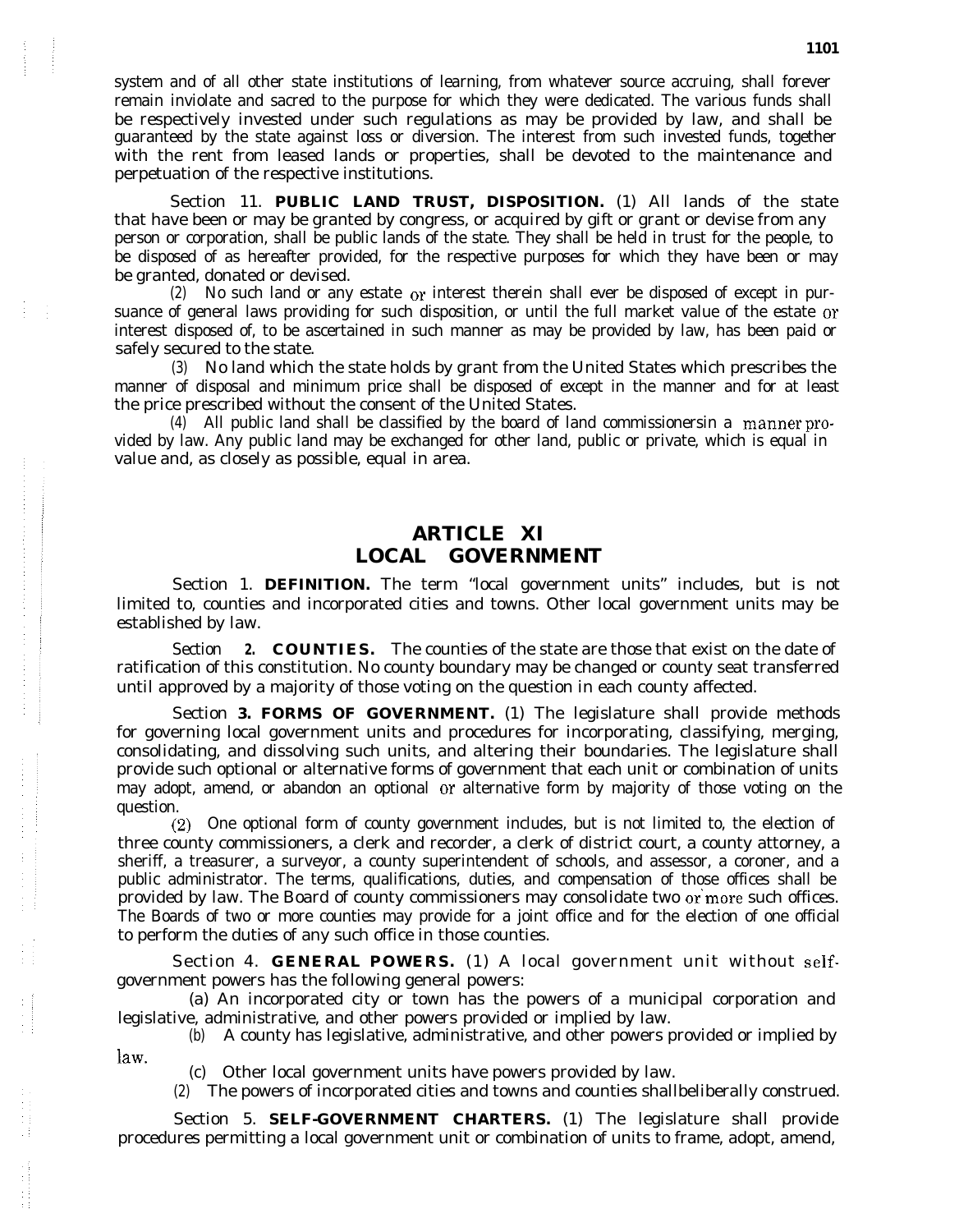revise, or abandon a self-government charter with the approval of a majority of those voting on the question. The procedures shall not require approval of a charter by a legislative body.

(2) If the legislature does not provide such procedures by July 1, 1975, they may be established by election either:

(a) Initiated by petition in the local government unit or combination of units; or

(b) Called by the governing body of the local government unit or combination of units. (3) Charter provisions establishing executive, legislative, and administrative structure and organization are superior to statutory provisions.

Section **6. SELF-GOVERNMENT POWERS.** A local government unit adopting a self-government charter may exercise any power not prohibited by this constitution, law, or charter. This grant of self-government powers may be extended to other local government units through optional forms of government provided for in section 3.

Section **7. INTERGOVERNMENTAL COOPERATION.** (1) Unless prohibited by law or charter, a local government unit may

(a) cooperate in the exercise of any function, power, or responsibility with,

(b) share the services of any officer or facilities with,

(c) transfer or delegate any function, power, responsibility, or duty of any officer to one or more other local government units, school districts, the state, or the United States.

(2) The qualified electors of a local government unit may, by initiative or referendum, require it do do so.

Section **8. INITIATIVE AND REFERENDUM.** The legislature shall extend the initiative and referendum powers reserved to the people by the constitution to the qualified electors of each local government unit.

Section **9. VOTER REVIEW OF LOCAL GOVERNMENT.** (1) The legislature shall, within four years of the ratification of this constitution, provide procedures requiring each local government unit or combination of units to review its structure and submit one alternative form of government to the qualified electors at the next general or special election.

(2) The legislature shall require a review procedure once every ten years after the first election.

# **ARTICLE XII DEPARTMENTS AND INSTITUTIONS**

Section 1. **AGRICULTURE.** (1) The legislature shall provide for a Department of Agriculture and enact laws and provide appropriations to protect, enhance, and develop all agriculture.

(2) Special levies may be made on livestock and on agricultural commodities for disease control and indemnification, predator control, and livestock and commodity inspection, protection, research, and promotion. Revenue derived shall be used solely for the purposes of the levies.

Section **2. LABOR.** (1) The legislature shall provide for a Department of Labor and Industry, headed by a Commissioner appointed by the governor and confirmed by the senate.

(2) A maximum period of 8 hours is a regular day's work in all industries and employment except agriculture and stock raising. The legislature may change this maximum period to promote the general welfare.

Section **3. INSTITUTIONS AND ASSISTANCE.** (1) The state shallestablish and support institutions and facilities as the public good may require, including homes which may be necessary and desirable for the care of veterans.

(2) Persons committed to any such institutions shall retain all rights except those necessarily suspended as a condition of commitment. Suspended rights are restored upon termination of the state's responsibility.

(3) The legislature shall provide such economic assistance and social and rehabilitative services as may be necessary for those inhabitants who, by reason of age, infirmities, or misfortune may have need for aid of society.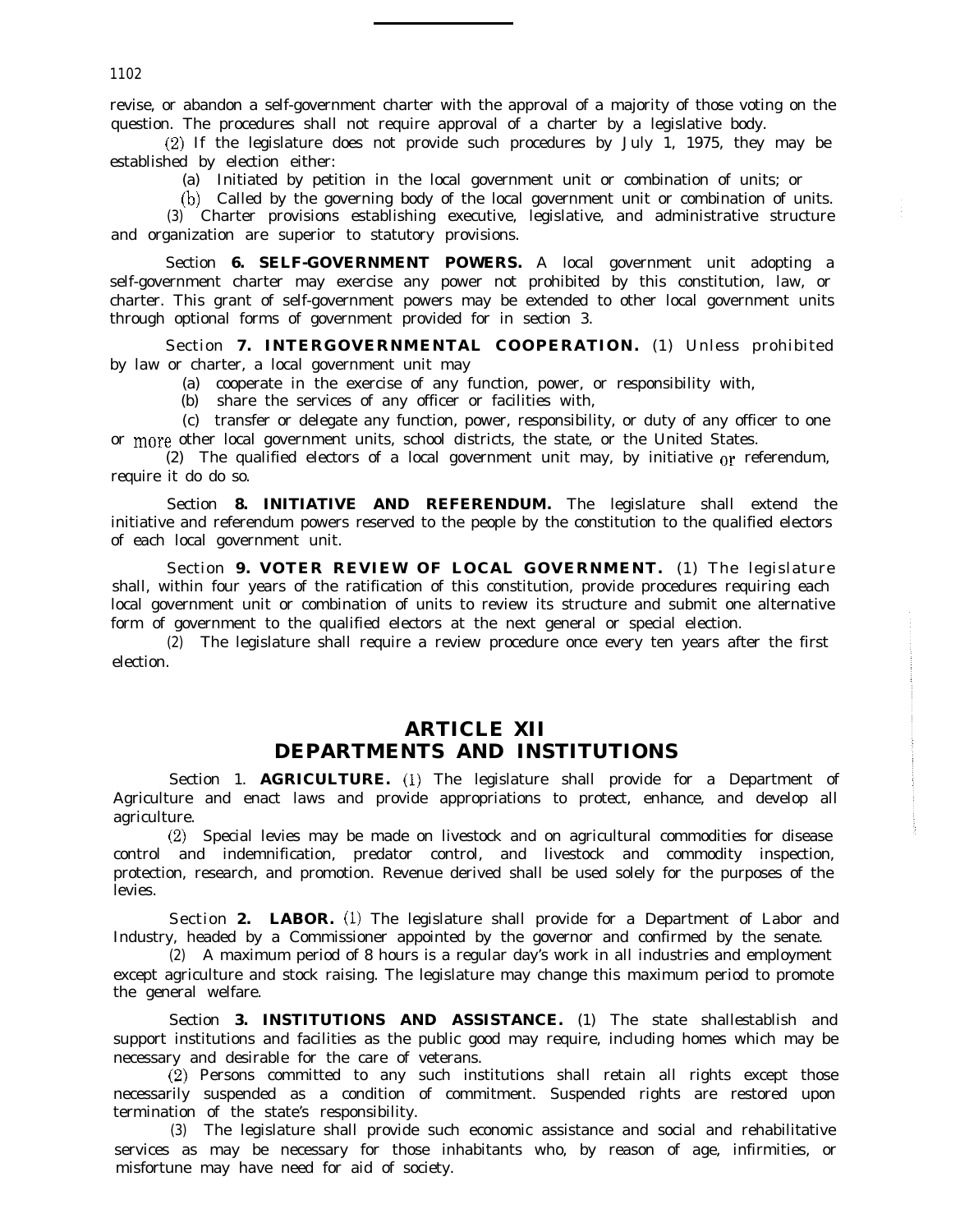#### **ARTICLE XIII GENERAL PROVISIONS**

Section 1. NON-MUNICIPAL CORPORATIONS. (1) Corporate charters shall be granted, modified, or dissolved only pursuant to general law.

(2) The legislature shall provide protection and education for the people against harmful and unfair practices by either foreign or domestic corporations, individuals, or associations.

(3) The legislature shall pass no law retrospective in its operations which imposes on the people a new liability in respect to transactions or considerations already passed.

Section 2. CONSUMER COUNSEL. The legislature shall provide for an office of consumer counsel which shall have the duty of representing consumer interests in hearings before the public service commission or any other successor agency. The legislature shall provide for the funding of the office of consumer counsel by a special tax on the net income or gross revenues of regulated companies.

Section 3. SALARY COMMISSION. The legislature shall create a salary commission to recommend compensation for the judiciary and elected members of the legislative and executive branches.

Section 4. CODE OF ETHICS. The legislature shall provide a code of ethics prohibiting conflict between public duty and private interest for members of the legislature and all state and local officers and employees.

Section 5. EXEMPTION LAWS. The legislature shall enact liberal homestead and exemption laws.

Section 6. PERPETUITIES. No perpetuities shall be allowed except for charitable purposes.

# **ARTICLE XIV CONSTITUTIONAL REVISION**

Section 1. CONSTITUTIONAL CONVENTION. The legislature, by an affirmative vote of two-thirds of all the members, whether one or more bodies, may at any time submit to the qualified electors the question of whether there shall be an unlimited convention to revise, alter, or amend this constitution.

Section 2. INITIATIVE FOR CONSTITUTIONAL CONVENTION. (1) The people may by initiative petition direct the secretary of state to submit to the qualified electors the question of whether there shall be an unlimited convention to revise, alter, or amend this constitution. The petition shall be signed by at least ten percent of the qualified electors of the state. That number shall include at least ten percent of the qualified electors in each of two-fifths of the legislative districts.

(2) The secretary of state shall certify the filing of the petition in his office and cause the question to be submitted at the next general election.

Section 3. PERIODIC SUBMISSION. If the question of holding a conventionisnot otherwise submitted during any period of 20 years, it shall be submitted as provided by law at the general election in the twentieth year following the last submission.

Section 4. CALL OF CONVENTION. If a majority of those voting on the question answer in the affirmative, the legislature shall provide for the calling thereof at its next session. The number of delegates to the convention shall be the same as that of the larger body of the legislature. The qualifications of delegates shall be the same as the highest qualifications required for election to the legislature. The legislature shall determine whether the delegates may be nominated on a partisan or a nonpartisan basis. They shall be elected at the same places and in the same districts as are the members of the legislative body determining the number of delegates.

Section 5. CONVENTION EXPENSES. The legislature shall, in the actcalling the convention, designate the day, hour, and place of its meeting, and fix and provide for the pay of its members and officers and the necessary expenses of the convention.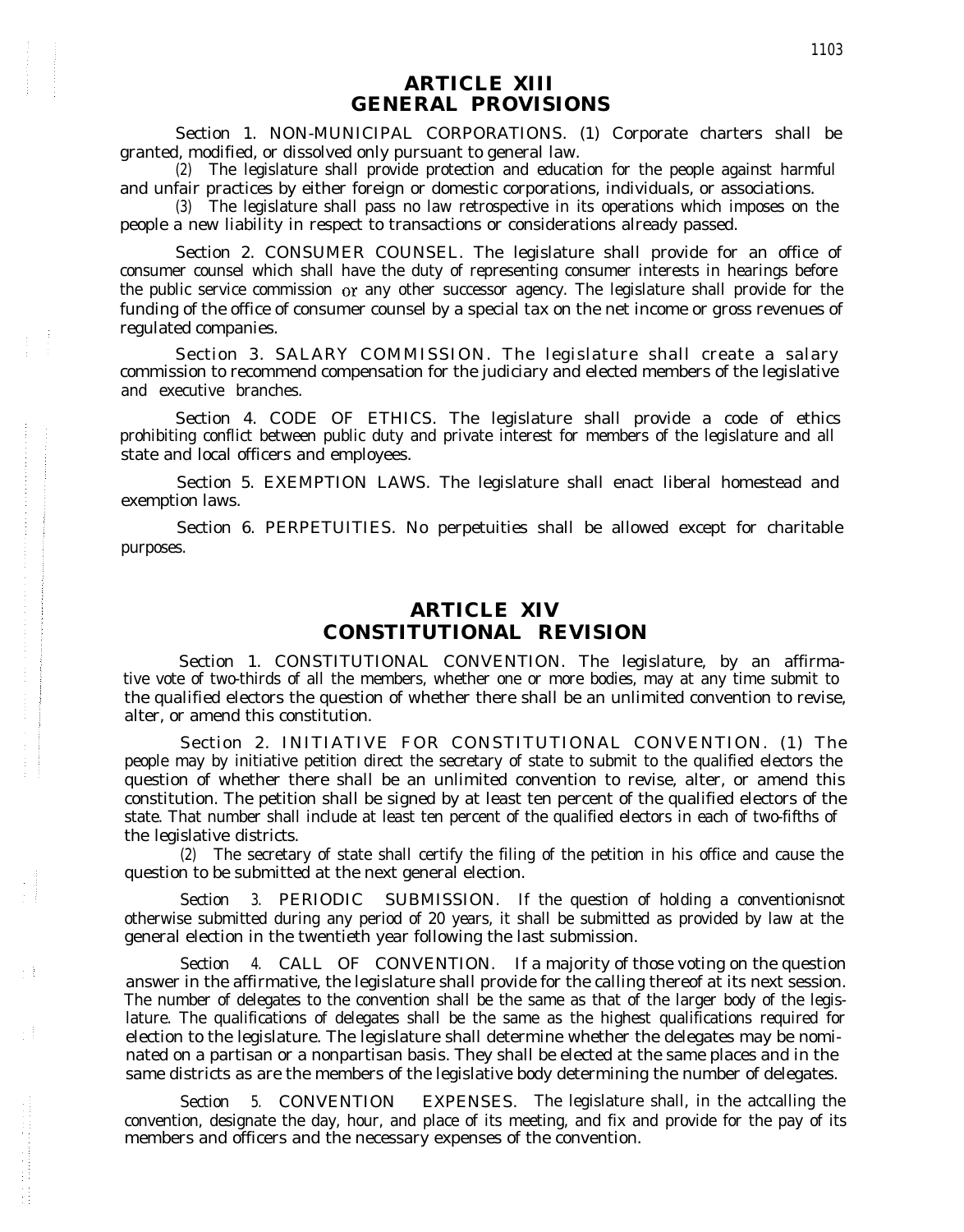oath provided in this constitution. Vacancies occurring shall be filled in the manner provided for Section 6. **CONVENTION DUTIES.** Before proceeding, the delegates shall take the filling vacancies in the legislature if not otherwise provided by law.

Section 7. **CONVENTION DUTIES.** The convention shall meet after the election of the delegates and prepare such revisions, alterations, or amendments to the constitution as may be deemed necessary. They shall be submitted to the qualified electors for ratification or rejection as a whole or in separate articles or amendments as determined by the convention at an election appointed by the convention for that purpose not less than two months after adjournment. Unless so submitted and approved by a majority of the electors voting thereon, no such revision, alteration, or amendment shall take effect.

Section **8. AMENDMENT BY LEGISLATIVE REFERENDUM.** Amendments to this constitution may be proposed by any member of the legislature. If adopted by an affirmative roll call vote of two-thirds of all the members thereof, whether one or more bodies, the proposed amendment shall be submitted to the qualified electors at the next general election. If approved by a majority of the electors voting thereon, the amendment shall become a part of this constitution on the first day of July after certification of the election returns unless the amendment provides otherwise.

Section **9. AMENDMENT BY INITIATIVE.** (1) The people may also propose constitutional amendments by initiative. Petitions including the full text of the proposed amendment shall be signed by at least ten percent of the qualified electors of the state. That number shall include at least ten percent of the qualified electors in each of two-fifths of the legislative districts.

(2) The petitions shall be filed with the secretary of state. If the petitions arefound to have been signed by the required number of electors, the secretary of state shall cause the amendment to be published as provided by law twice each month for two months previous to the next regular state-wide election.

(3) At that election, the proposed amendment shall be submitted to the qualified electors for approval or rejection. If approved by a majority voting thereon, it shall become a part of the constitution effective the first day of July following its approval, unless the amendment provides otherwise.

Section **10. PETITION SIGNERS.** The number of qualified electors required for the filing of any petition provided for in this Article shall be determined by the number of votes cast for the office of governor in the preceding general election.

Section 11. **SUBMISSION.** If more than one amendment is submitted at the same election, each shall be so prepared and distinguished that it can be voted upon separately.

#### **ADOPTION SCHEDULE**

These Schedule provisions are part of this Constitution only for the limited purposes of determining whether this Constitution has been adopted, determining what changes result from the vote on each of the separately submitted issues, and establishing the general effective date of this Constitution. No provision of this Schedule shall be published unless it becomes part of the Constitution as the result of the adoption of a separately submitted provision.

Section 1. This Constitution, if approved by a majority of those voting at the election as provided by the Constitution of 1889, shall take effect on July 1, 1973, except as otherwise provided in sections 1 and 2 of the Transition Schedule. The Constitution of 1889, as amended, shall thereafter be of no effect.

Section 2. (1) If separate issue  $2A$  concerning the unicameral form of the legislature is approved by a majority of those voting at the election andif the proposed Constitutionis approved by the electors, then:

(a) ARTICLE V, THE LEGISLATURE, shall be deleted and the following substituted therefor: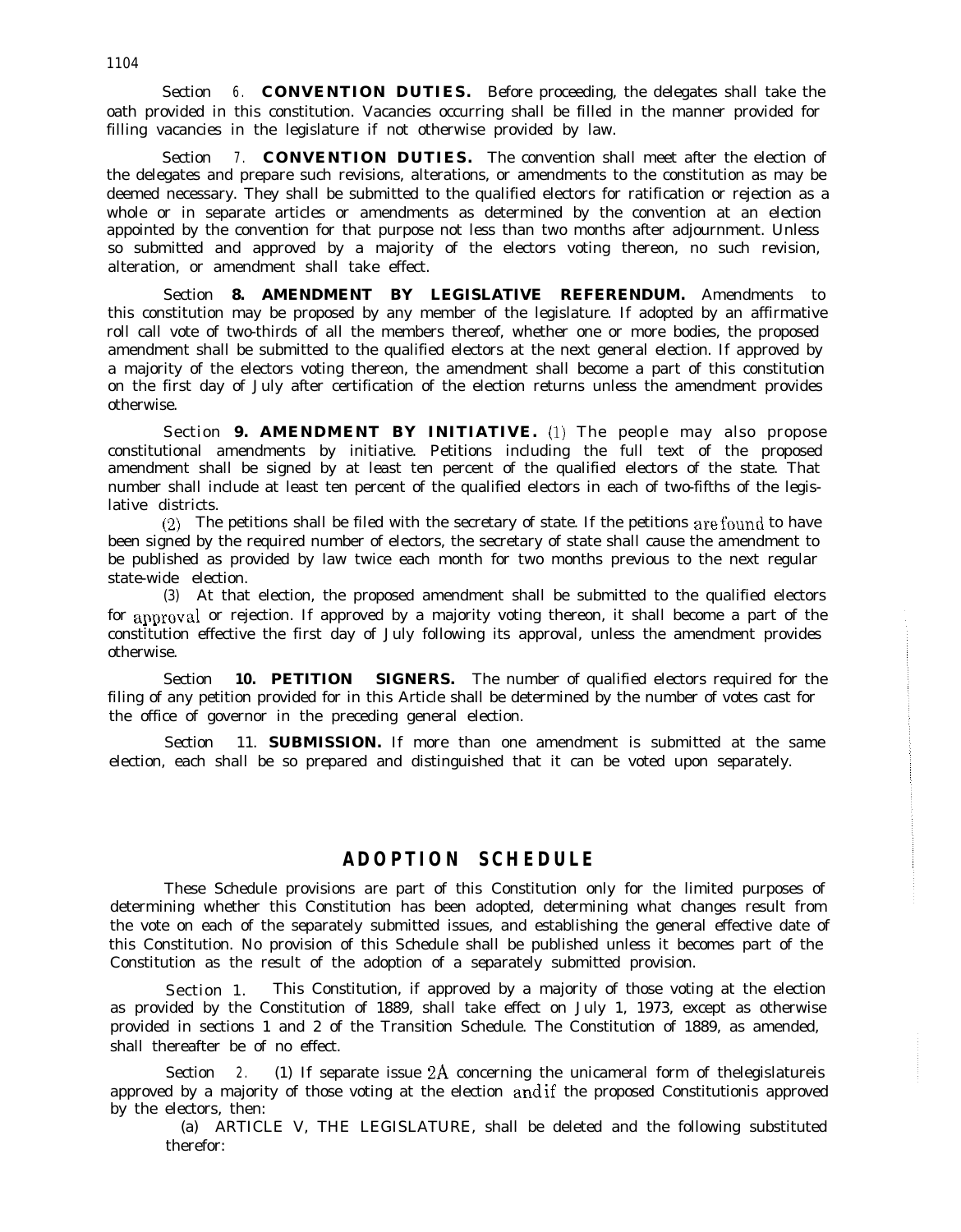## *ARTICLE V THE LEGISLATURE*

Section 1. **POWER AND STRUCTURE.** The legislative power is vested in a legis*lature of one chamber whose members are designated senators. The people reserue to themselves the powers of initiative and referendum.*

*Section 2 . SIZE. The number of senators shall be prouided by law, but it shall not be smaller than 90 nor larger than 105.*

*Section 3 . ELECTION AND TERMS. A senator shall be elected for a term of four years to begin on a date provided by law. One-half of the senators shall be elected every two years.* 

*Section 4 . QUALIFICATIONS. A candidate for the legislature shall be a resident of the state for at least one year next preceding the general election. For six months next preceding the general election, he shall be a resident of the county if it contains one or more districts orof the district if it contains all or parts of more than one county.*

*Section 5. COMPENSATION. Each member of the legislature shall receive compensation for his services and allowances prouided by latu. No legislature may fix its oun compensation.*

*Section 6. SESSIONS. The legislature shall be a continuous body for two-year periods beginning when newly elected members take office. Any business, bill, or resolution pending at adjournment of a session shall carry ouer with the same status to any other session of the legislature during the biennium. The legislature shall meet at least once a year in regular sessions of not more than 60 legislative days. Any legislature may increase the limit on the length of any subsequent session. The legislature may be conuened in special sessions by thegouernoror at the written request of a majority of the members.*

*Section 7. VACANCIES. A vacancy in the legislature shall be filled by special election for the unexpired term unless otherwise provided by law.*

*Section 8 . IMMUNITY. A member of the legislature is privileged from arrest during attendance at sessions of the legislature and in going to and returning therefrom, unless apprehended in the commission of a felony or a breach of the peace. He shall not be questioned in any other place for any speech or debate in the legislature.*

*Section 9. DISQUALIFICATION. No member of the legislature shall, during the term for which he shall have been elected, be appointed to any civil office under the state; and no member of congress, or other person holding an office (except notarypublic, or the militia) under the United States or this state, shall be a member of the legislature during his continuance in office.*

*Section 10. ORGANIZATION AND PROCEDURE. (I) The legislature shall judge the election and qualifications of senators. It may by law vest in the courts the power to try and determine contested elections. It shall choose its officers from among its members, keep a journal, and make rules for its proceedings. It may expel or punish a senator forgood cause shown with the concurrence of two-thirds of all the senators.*

*(2) A majority of the senators constitutes a quorum. A smaller number may adjourn from day to day and compel attendance of absent members.*

*(3) The* **sessions** *of the legislature and of the committee of the whole, all committee meetings, and all hearings shall be open to the public.*

*(4) The legislature may establish a legislative council and other interim committees. The legislature shall establish a legislatiuepost-audit committee which shall supervise post-auditing duties prouided by law.*

*Section 11. BILLS. (I) A law shall be passed by bill which shall not be so altered or amended on its passage through the legislature as to change its original purpose. No bill shall become law except by a vote of the majority of all members present and uoting.*

*1.2) Every uote of each member on each substantive question in the legislature, in any committee, or in committee of the whole shall be recorded and made public. On final passage, the vote shall be taken by ayes and noes and the names entered on the journal.*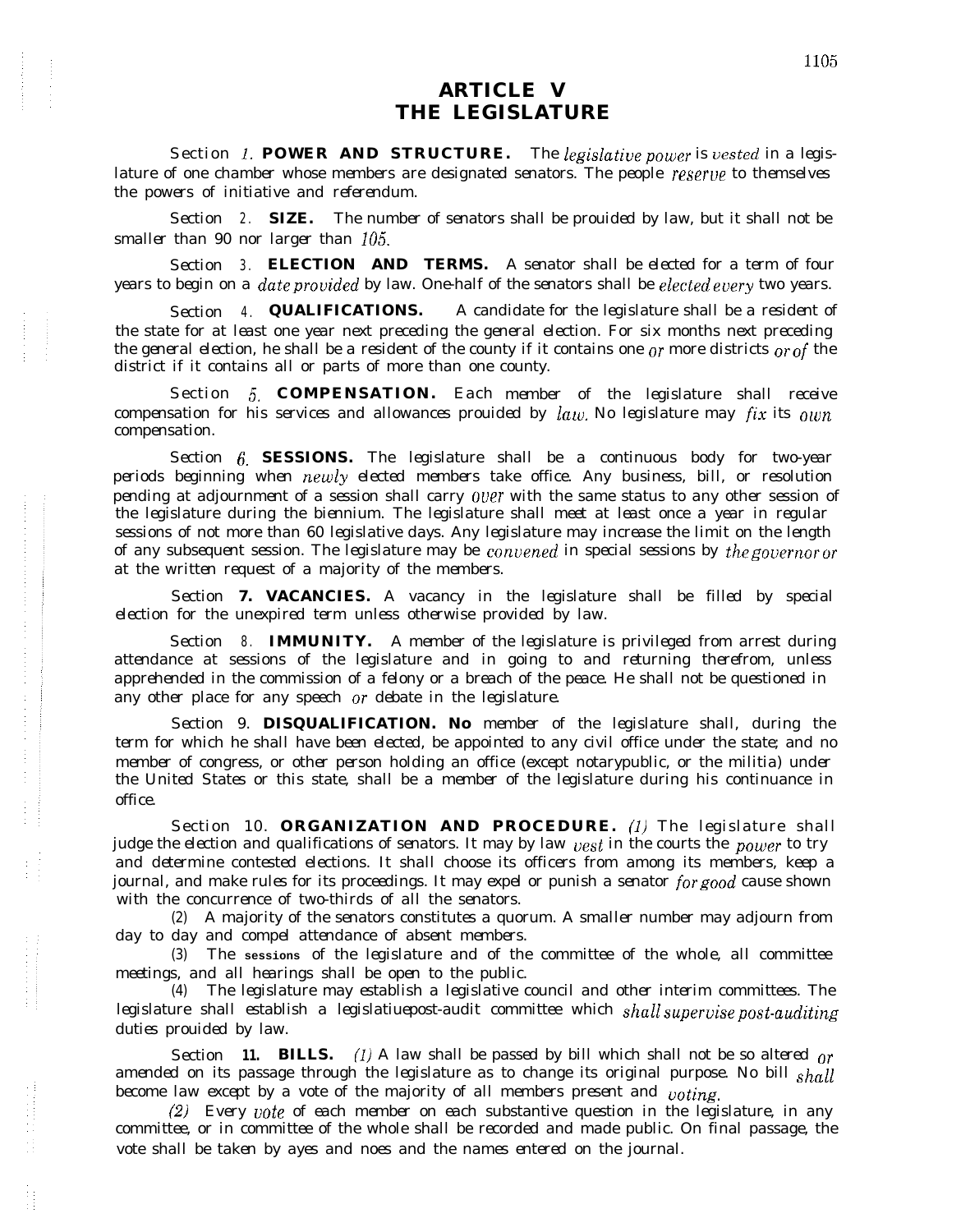*(3) Each bill, except general appropriation bills and bills for the codification andgeneral revision of the laws, shall contain only one subject, clearly expressed in its title. If any subject is embraced in any act and is not expressed in the title, only so much of the act not so expressed is void.*

*(4) A general appropriation bill shall contain only appropriations for the ordinary expenses ofthe legislative, erecutiue, andjudicial branches, forintereston thepublicdebt, andfor public schools. Every other appropriation shall be made by a separate bill containing but one subject.*

*(5) No appropriation shall be made for religious, charitable, industrial, educational, or benevolent purposes to any private individual, private association, or private corporation not under control of the state.*

*(6) A law may be challenged on the ground of noncompliance with this section only within two years after its effective date.*

*Section 12. LOCAL AND SPECIAL LEGISLATION. The legislature shall not pass a special or local act when a general act is, or can be made, applicable.*

*Section 13. IMPEACHMENT. (1) The governor, executive officers, heads of state departments, judicial officers, and such other officers as may be provided by law are subject to impeachment, and upon conviction shall be removed from office. Other proceedings for removal from public office for cause may be provided by law.*

*(2) The legislature shall provide for the manner, procedure, and causes for impeachment and shall provide for a tribunal.*

*(3) Impeachment can be brought only by a two-thirds voteofthe legislature. The tribunal hearing the charges shall convict only by a vote of two-thirds or more of its members.*

*(4) Conviction shall extend only to removal from office, but the party, whether conuicted or acquitted, shall also be liable to prosecution according to law.*

*Section 14. DISTRICTING AND APPORTIONMENT, (1) The state shall be divided into as nany districts as there are senators and each district shall elect one senator. Each district shall consist of compact and contiguous territory. All districts shall be as nearly equal in population as is practicable.*

*(2) In the legislative session following ratification of this constitution and thereafter in each session preceding each federal population census, a commission of five citizens, none of whom may be public officials, shall be selected to prepare a plan for redistricting and reapportioning the state into legislative and congressional districts. The majority and minority leaders of the legislature shall each select two commissioners. Within 20 days after their designation, the four commissioners shall select the fifth member, who shall serue as chairmanof the commission. If the four members fail to select the fifth member within the time prouided, a majority of the supreme court shall select him.*

*(3) The commission shall submit its plan to the legislature at the first regular session after its appointment or after the census figures are auailable. Within 30 days after submission, the legislature shall return the plan to the commission with its recommendations. Within 30 days thereafter, the commission shall file its final plan with the secretary of state and it shall become law. The commission is then dissolved.*

*Section 15. REFERENDUM OF UNICAMERAL LEGISLATURE. (1) In 1980 the secretary of state shall place upon the ballot at the general election the question: "Shall the unicameral legislature form be continued?"*

*(2) If a majority of the qualified electors voting on the question answer in the affirmative, the form shall be continued, and this section shall be of no further effect.*

*(3) If a majority of the qualified electors voting on the question answer in the negative, Article Vof this constitution is amended by deleting sections I,& 3,10,13, and 14, and inserting in lieu thereof the following:*

*(a) "Section 1. POWERANDSTRUCTURE. Thelegislatiuepoweris vested ina legislature consisting of a senate and a house of representatives. The people reserve to themselves the powers of initiative and referendum."*

*(b) "Section 2. SIZE. The size of the legislature shall be provided by law, but the senate shall not have more than 50 or fewer than 40 members and the house shall not have more than 100 or fewer than 80 members."*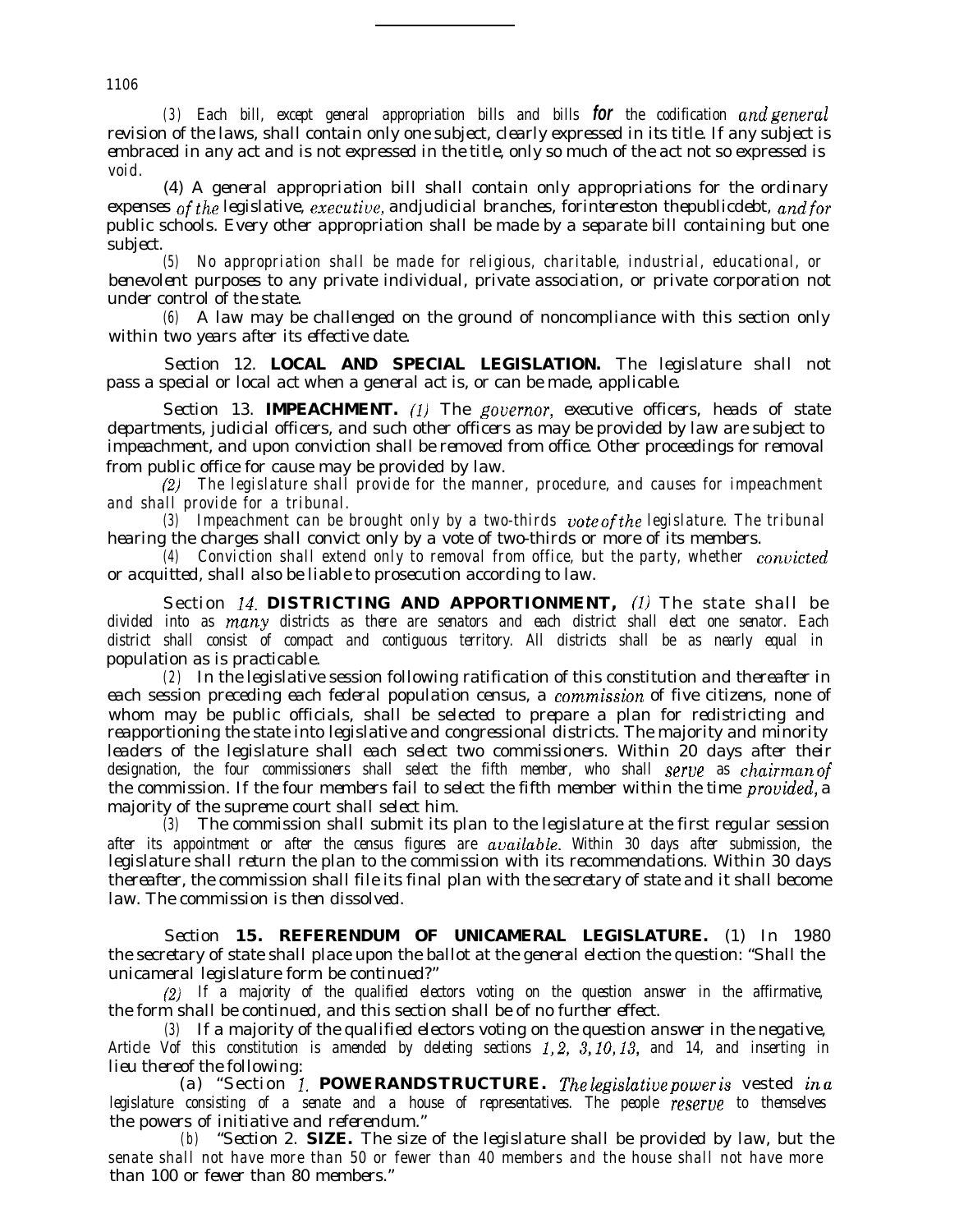*(c) "Section 3. ELECTION AND TERMS. A member of the house of representatives shall beelectedfora termoftwoyearsandamemberofthesenatefora termoffour years, each to begin on a dateprouided by law. One-half of the senators shall be elected euery two years."*

*(d) "Section 10. ORGANIZATIONAND PROCEDURE. (1) Each house shall judge the election and qualifications of its members. It may by law vest in the courts the power to try and determine contested elections. Each house shall choose its officers from among its members, keep a jownal, and make rules for its proceedings. Each house may expel or punish a member for good cause shown with the concurrence of two-thirds of all its members.*

*"(2) A majority of each house constitutes a quorum. A smaller number may adjourn from day to day and compel attendance of absent members.*

*"(3) The sessions of the legislature and of the committee of the whole, all committee meetings, and all hearings shall be open to the public.*

*"(4) The legislature may establish a legislatiue council and other interim committees. The legislature shall establish a legislatiuepost-audit committee which shall supervisepost-auditing duties provided by law.*

*"(5) Neither house shall, without the consent of the other, adjournor recess formore than three days or to any place other than that in which the two houses are sitting,"* 

**(e)** "Section **13. IMPEACHMENT. (1)** *The gouernor, executive* **officers,** *heads of state departments, judicial officers, end such other officers as may be provided by law are subject to impeachment, and upon conviction shall be removedfrom office. Otherproceedings forremoual* **from** *public office for cause may be prouided by law.*

*'(2)* The legislature shall provide for the manner, procedure and causes for impeachment *and may select the senate as tribunal.*

*"(3) Impeachment shall be brought only by a two-thirds uote of the house. The tribunal hearing the charges shall convict only by a vote of two-thirds or more of its members.*

*"(4) Conviction shall extend only to removalfrom office, but theparty, whetherconuicted* **or** *acquitted, shall also be liable to prosecution according to law."*

*(f) "Section 14. DISTRICTINGANDAPPORTIONMENT. (1) The stateshall be divided into as many districts as there are members of the house, and each district shall elect one representatiue. Each senate district shall be composed of tmo adjoining kouse districts, and shall elect onesenator. Eachdistrict shallconsistofcompect and contiguous territory. Alldistricts shall be as nearly equal in population as is practicable.*

*"(2) In the legislative session following this amendment and thereafter in each session preceding each federal population census, a commission of five citizens, none of whom may be public officials, shall be selected to prepare a plan for redistricting and reapportioning the state into legislative and congressional districts. The majority and minority leaders ofeach house shall each designate one commissioner. Within 20 days after their designation, the four commissioners shall select the fifth member, who shall serve as chairman of the commission. Ifthe four members fail to select the fifth member within the time provided, a majority of the supreme court shall select him.*

*"(3) The commission shall submit its plan to the legislature at the first regular session after its appointmentorafterthecenslls figuresareauailable. Within30days aftersubmission, the legislature shall return the plan to the commission with its recommendations. Within 30 days thereafter, the commission shall file its final plan with the secretary of state and it shall become* law. The commission is then dissolved."

*(4) The members of the unicameral legislature shall remain in office and their authority* to act shall continue until the members of a bicameral body are elected and qualified.

*(5) The Senate chamber existing upon the date of adoption of this Article shall remain intact until the election provided for in this section has determined whether the unicameral legislature is to continue.*

*(6) When the provisions of this section have been carried out, it shall be of no further effect.*

(b) The words "of each house" are deleted from subsection (2) of section 6 and from section 8, ARTICLE VIII, REVENUE AND FINANCE.

(c) The word "legislature" is substituted for "senate" in subsections (l), (Z), and (4) of section 8, ARTICLE VI, THE EXECUTIVE, in subsections (1) and (2) of section 8. ARTICLE VII. THE JUDICIARY, and in subsection (1) of section 2, ARTICLE XII, DEPARTMENTS AND INSTITUTIONS.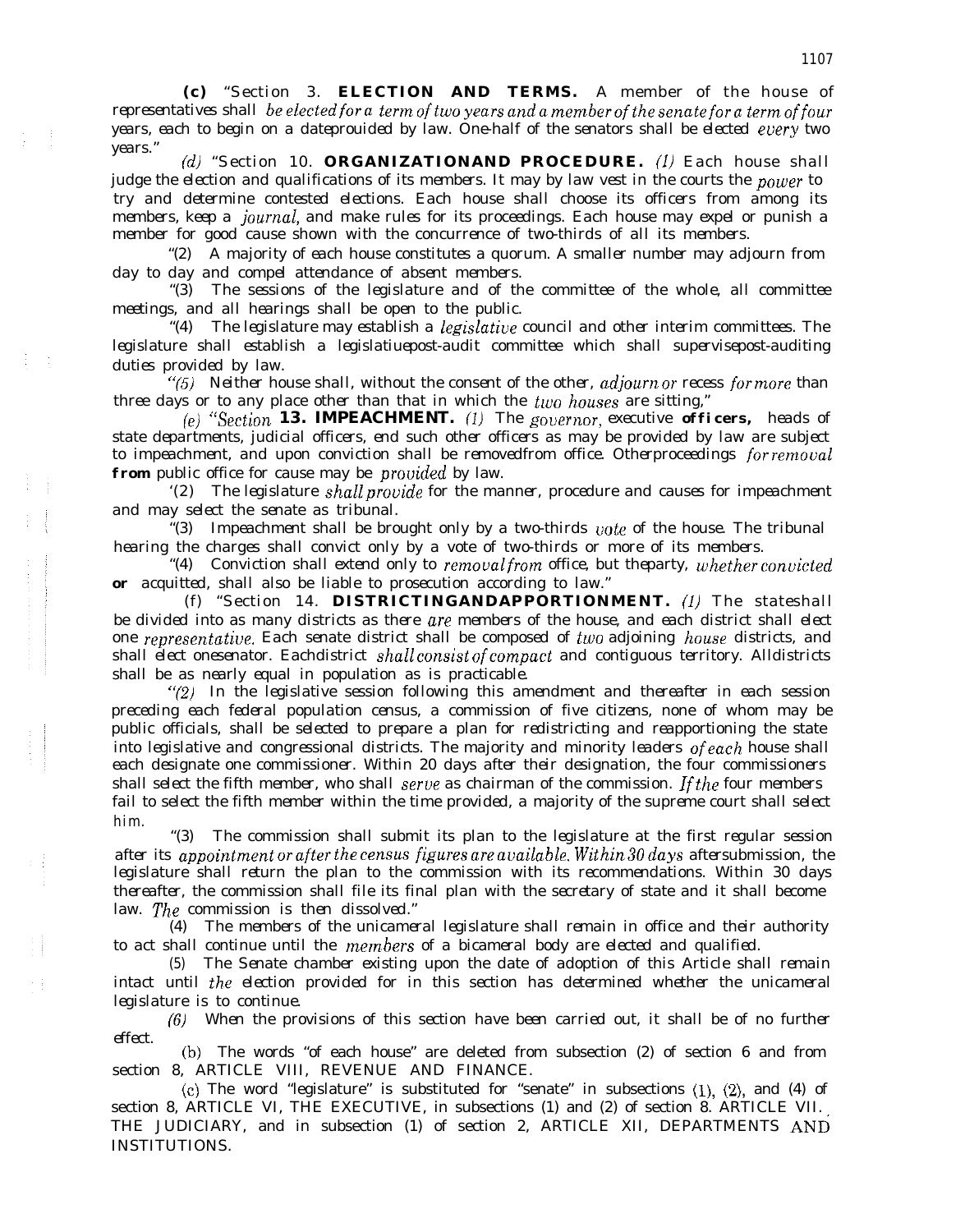(2) If separate issue 2A concerning the unicameral form of the legislature is not approved by the electors and if the proposed Constitution is approved by the electors, then ARTICLE  $\hat{V}$ , THE LEGISLATURE, shall be retained.

Section 3. (1) If separate issue 3A is not approved by a majority of those voting at the election and if the proposed Constitution is approved by the electors, then section 9 of ARTICLE III, GENERAL GOVERNMENT shall be retained.

(2) If separate issue 3A is approved by the electors and if the proposed Constitution is approved by the electors, then section 9 shall be deleted from ARTICLE III, GENERAL GOVERNMENT and the following substituted therefor: "Section 9. **GAMBLING.** All forms of gambling, lotteries, and gift enterprises are prohibited unless authorized by acts of the legislature or by the people through initiative or referendum."

Section 4. If separate issue 4B is approved by a majority of those voting at the election and if the proposed Constitution is approved by the electors, then there shall be added to section 28, ARTICLE II, DECLARATION OF RIGHTS, the following sentence: "Death shall not be prescribed as a penalty for any crime against the state." And there shall be deleted from section 21 of the same ARTICLE the following. ", except for capital offenses, when the proof is evident or the presumption great."

#### **TRANSITION SCHEDULE**

The following provisions shall remain part of this Constitution until their terms have been executed. Once each year the attorney general shall review the following provisions and certify to the secretary of state which, if any, have been executed. Any provisions so certified shall thereafter be removed from this Schedule and no longer published as part of this Constitution.

Section 1. Accelerated Effective Date Section 2. Delayed Effective Date Section 3. Prospective Operation of Declaration of Rights Section 4. Terms of Judiciary Section 5. Terms of Legislators Section 6. General Transition

**Section** 1. **ACCELERATED EFFECTIVE DATE.** Section 6 (SESSIONS) and section 14 (DISTRICTING AND APPORTIONMENT) of Article V, THE LEGISLATURE, shall be effective January 1, 1973.

Section **2. DELAYED EFFECTIVE DATE.** The provisions of sections 1, 2, and 3 of Article V, THE LEGISLATURE, shall not become effective until the date the first redistricting and reapportionment plan becomes law.

Section **3. PROSPECTIVE OPERATION OF DECLARATION OF RIGHTS.** Any rights, procedural or substantive, created for the first time by Article II shall be prospective and not retroactive.

Section **4. TERMS OF JUDICIARY.** Supreme court justices, district court judges, and justices of the peace holding office when this Constitution becomes effective shall serve the terms for which they were elected or appointed.

Section **5. TERMS OF LEGISLATORS.** (1) The terms of all legislators elected before the effective date of this Constitution shall end on December 31 of the year in which the first redistricting and reapportionment plan becomes law.

(2) The senators first elected under this Constitution shall draw lots to establish a term of two years for one-half of their number.

Section **6. GENERAL TRANSITION.** (1) The rights and duties of all public bodies shall remain as if this Constitution had not been adopted with the exception of such changes as are contained in this Constitution. All laws, ordinances, regulations, and rules of court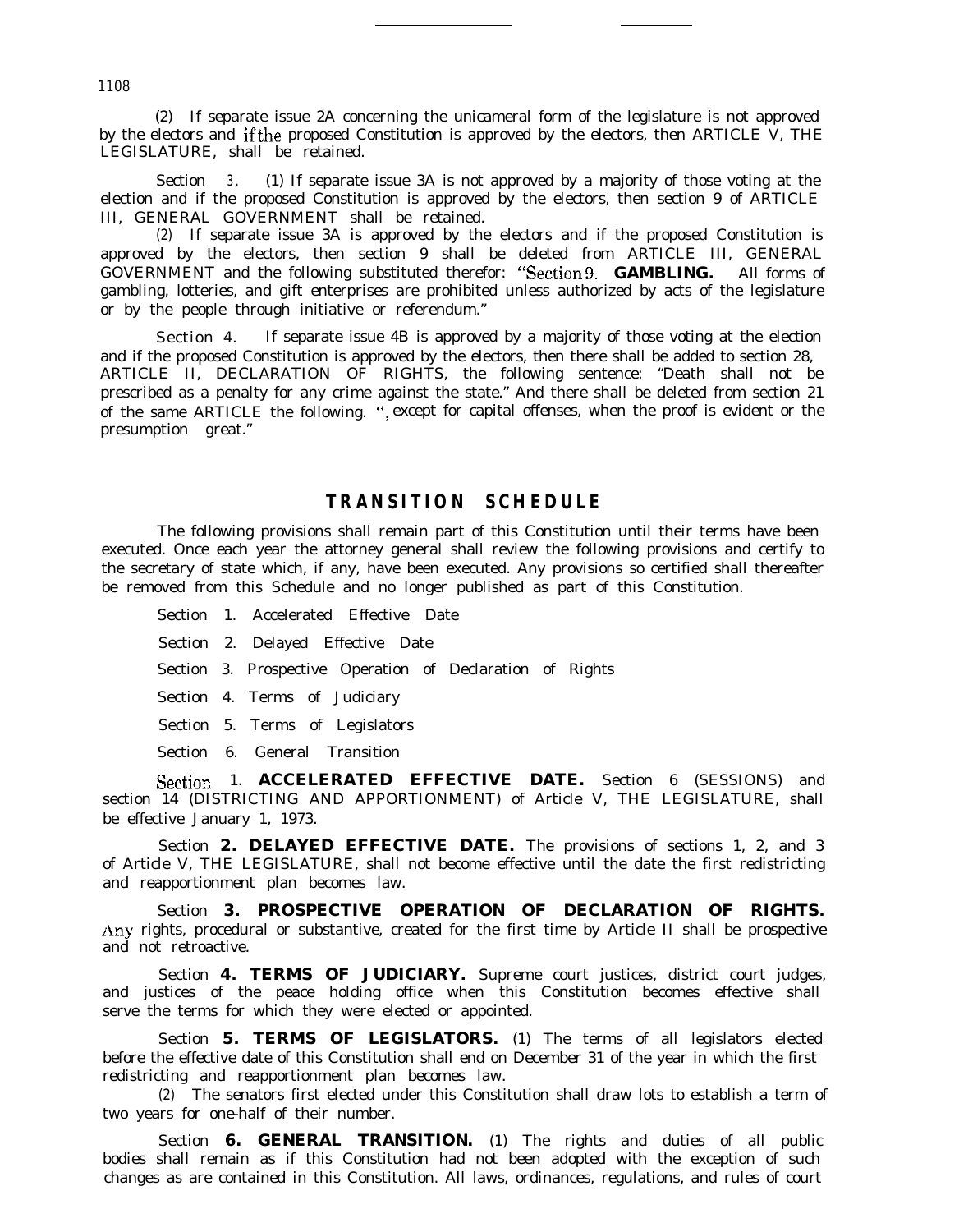not contrary to, or inconsistent with, the provisions of this Constitution shall remain in force, until they shall expire by their own limitation or shall be altered or repealed pursuant to this Constitution.

(2) The validity of all public and private bonds, debts, and contracts, and of all suits, actions, and rights of action, shall continue as if no change had taken place.

(3) All officers filling any office by election or appointment shall continue the duties thereof, until the end of the terms to which they were appointed or elected, and until their offices shall have been abolished or their successors selected and qualified in accordance with this Constitution or laws enacted pursuant thereto.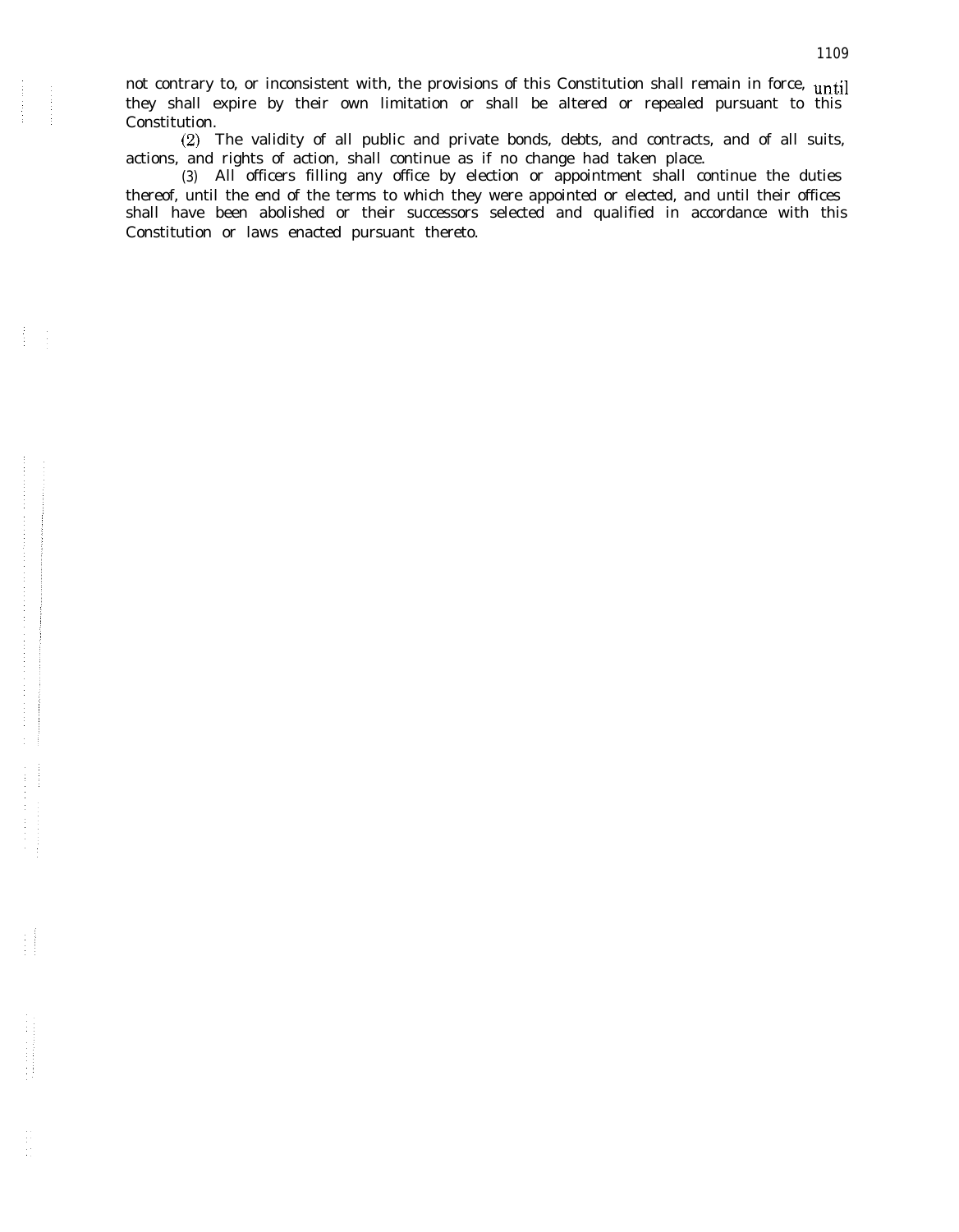Done in open convention at the city of Helena, in the state of Montana, this twenty-second day of March, in the year of our Lord one thousand nine hundred and seventy-two

Leo Graybill, Jr. President ATTEST: ean M. Bowman Secretary Magner Chachenon John Hillsderson Harold ensers en  $Osca\sqrt{1}$  Ander Talar B Evanklin Arness William H. Artz<br>Belley. Babcock Hongh William H. Artz Lloyd Barnard r E. Belcher Bates

Grace C. Bates

1110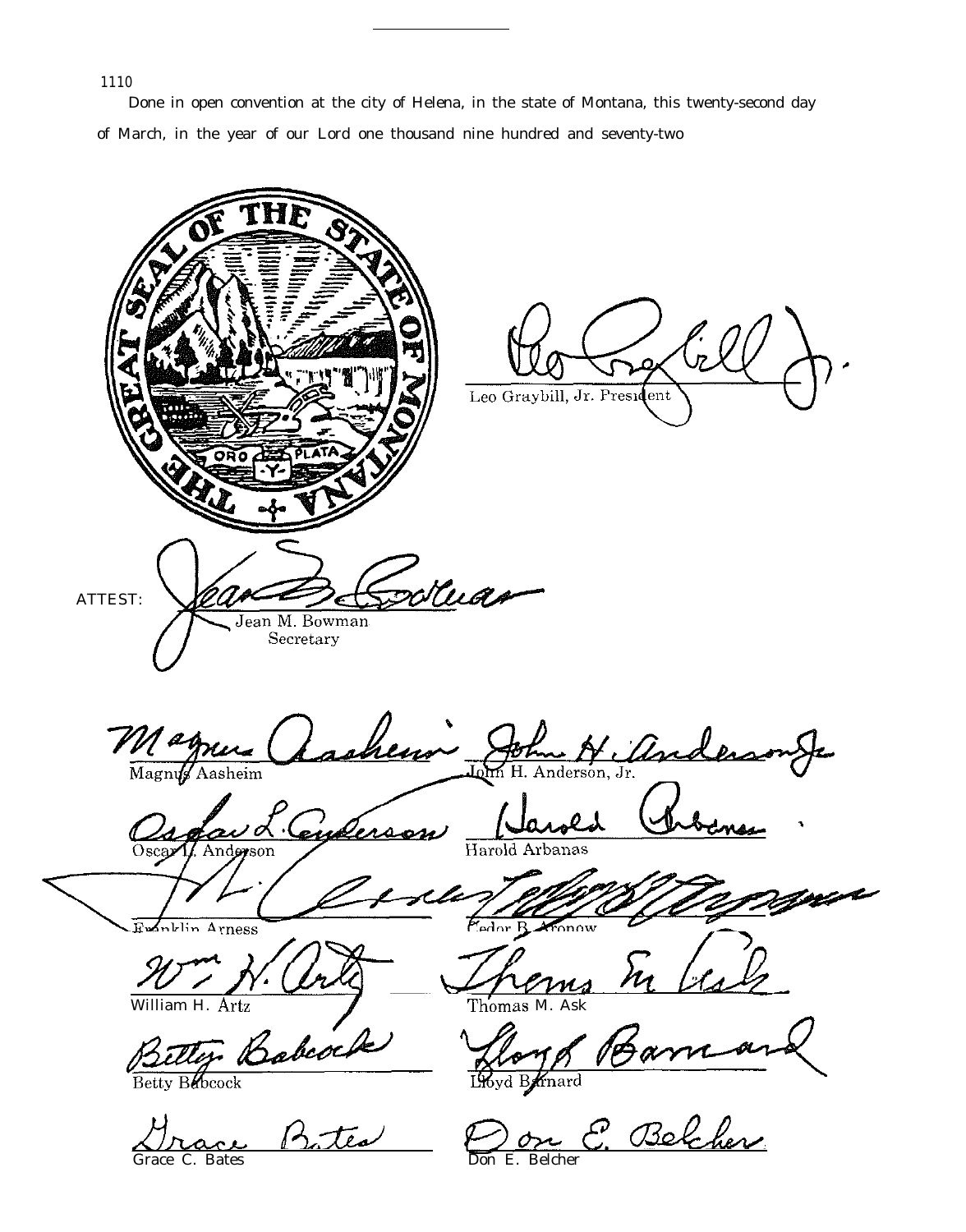telso Den Berg Training nager William a. Burkhardt  $\overline{\text{Daphne}}$  $\frac{1}{\pi}$ Marjorie Cain Bob Campbell hell h Clamagnon of Rochine Nouglas Re <u>Inex</u> iscoll Dave Maurice Van  $\mathbf{r}$ nother Eck Dorothy Eck Mark Etchart <u>lau</u> Donald  $\frac{1}{\sqrt{10}}$ Gar  $\frac{1}{1}$ Osta nk tabeda Gysler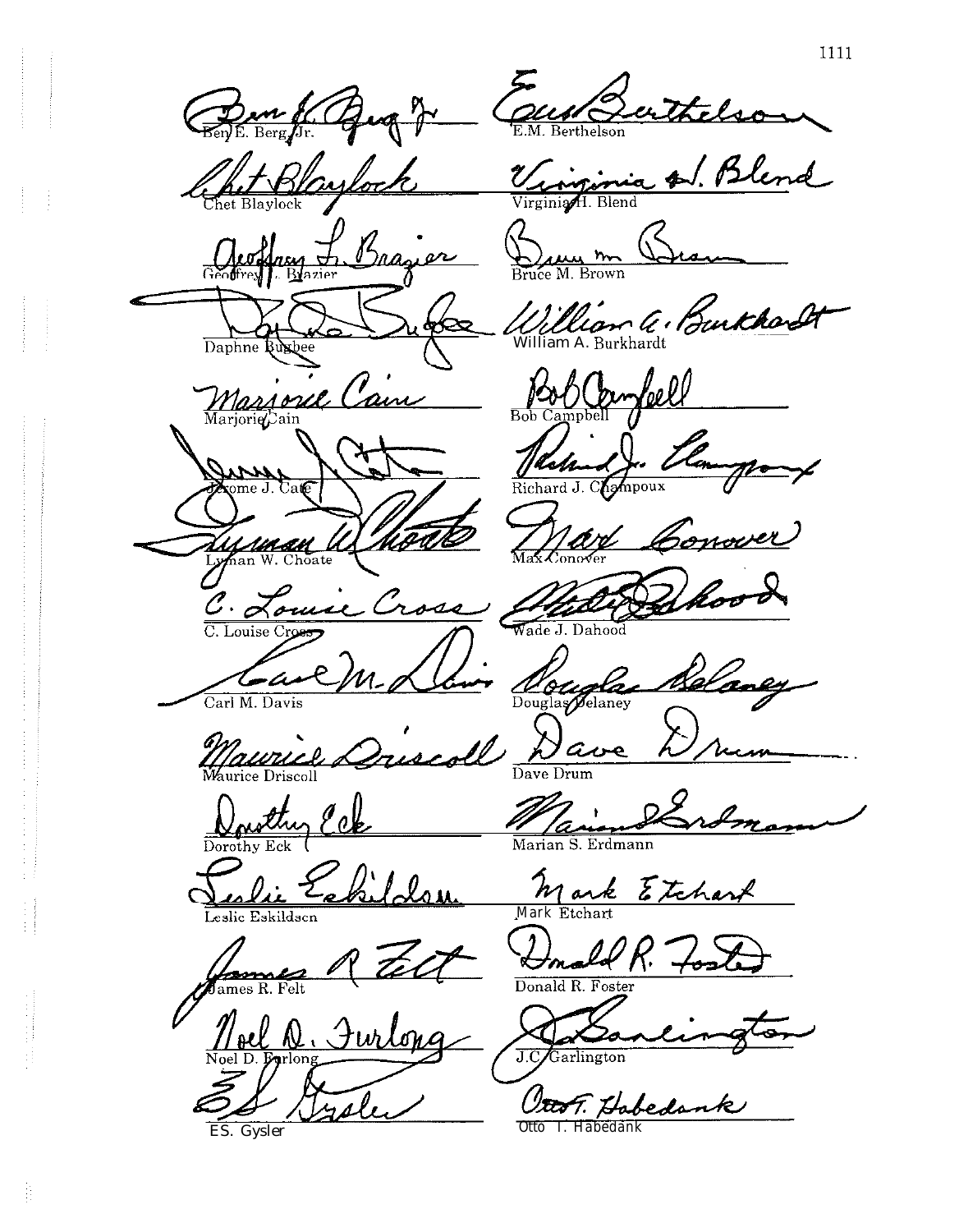1112 Catherine Pemberton Crochet Donald Rebal<br>Cartyne E. Reichert Mrs. Mae Nan Robinson  $\overline{\text{Catherine}}$ Rechard BRacder Surray N. Q Mina Miler Rouma Sterling Miles Romney Donald a. Scanlin John M. <u>lt,</u> (Idank Henry L Liderier Carmon M. Skari John Span R. Studer Sr. Pucile Speer ustin fullwan 711 Mrs John & Swanlesg Mrs. Edith M. Van Duskirk  $\frac{1}{2}$ in elle <u>Coger a Wagner</u> Ward Rock Margaret S. Warden

Archie 0. Wilson'

Robert 7 Woodmansey